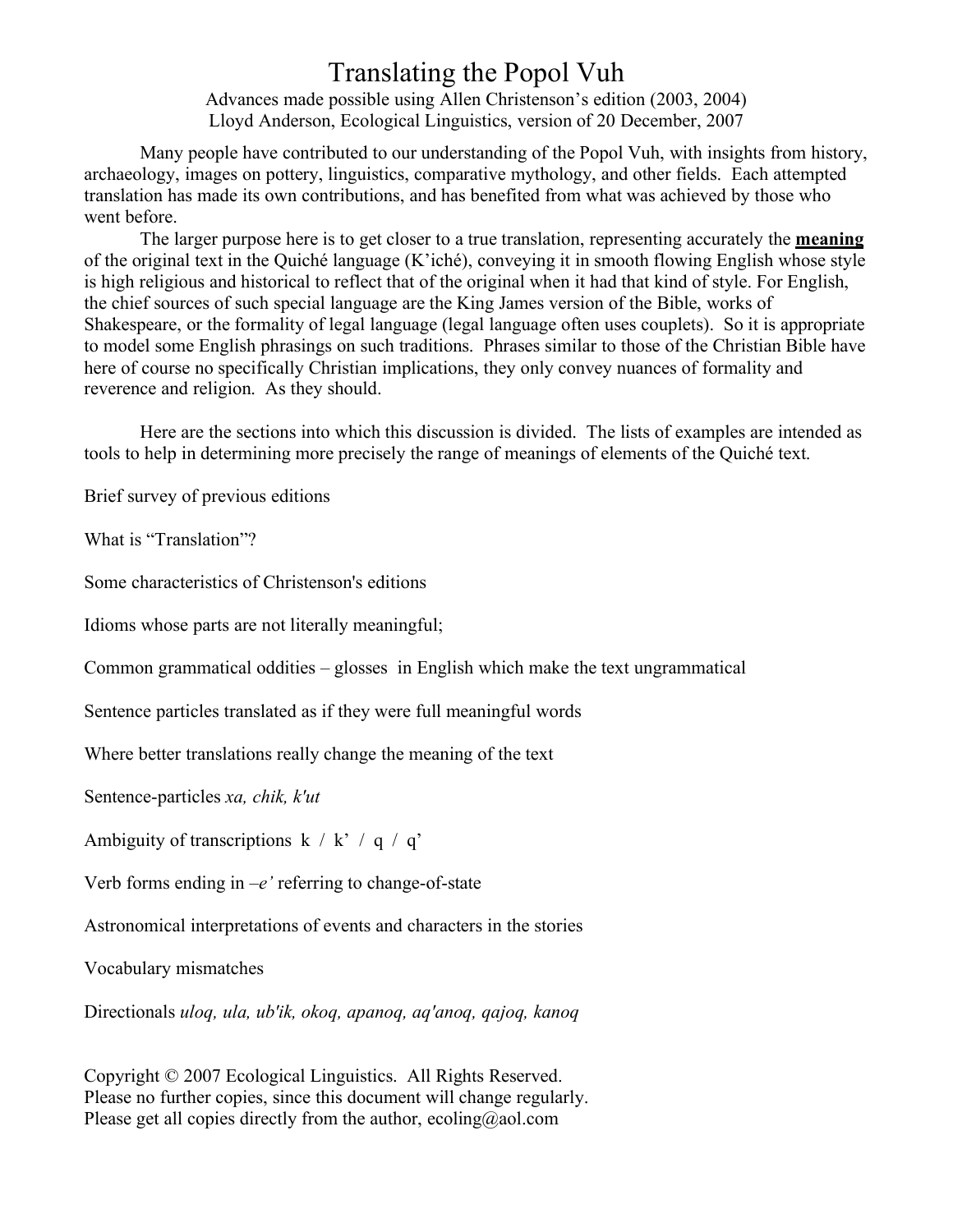### Brief survey of a few previous editions

Goetz and Morley (1950) translated into English the Spanish version of Recinos (1947). Munro Edmonson's edition (1971) displayed the text in paired short lines, reflecting the understanding that Mayan literary forms often used couplets. This was however forced, done rigidly. Edmonson had explanatory notes for the reader wanting to know more.

Dennis Tedlock's editions (1985, slightly revised 1996) had the benefit of close consultations with ritual specialists, whose perspectives improved his understandings. (Tedlock has written elsewhere on how we can let written texts reflect the structure of oral delivery.)

Allen Christenson's edition and analyses (2003 and 2004) and now a searchable CD including a spoken reading of the text in the Quiché language are the latest and the best. Christenson is close to fluent in Quiché, including particularly much of the older formal style of language, and for years has been closely involved with those who maintain classical Quichéan culture. These provide a solid foundation for his many contributions. His "free translation" (referred to below simply with the date 2003) advances our understanding on many points, and the very extensive introduction and notes on matters of literary form, language, and culture are illuminating. Combined with his Volume II (2004) "Literal Poetic Version, Translation and Transcription" (referred to below simply by line numbers), he has provided the best tools we have ever had for studying the text and its language. The line numbers link the flowing translation (2003), the grammatical analysis (2004), and the transcription of the original text (in the same 2004 volume), so it is possible to go back and forth between them.

Also important to note is the version entirely in Quiché by Sam Colop, published in Guatemala by Cholsamaj in 1999. This edition arranges sentences on the page to reflect the structure of the Quiché language itself, and does that better than any other edition so far. It does not adhere to any rigid formula to present the text as pairs of lines, and it does not usually fragment sentences but keeps them more obviously together, as they should be. This, more than any other, warrants the label of a "poetically presented" edition. It has been said that this edition sometimes does not reflect as much the older formal Quiché language, but sticks closer to modern Quiché. As such, it may perhaps be regarded in some small ways as a **translation** from Classical Quiché into modern Quiché, something which can be very useful for modern Mayan readers. This would be much like translations of Shakespeare into contemporary English.

This writer brought to the Austin, Texas meetings, the first year that Mayan people participated, the idea of displaying text the way Sam Colop has done it. The idea itself, or at least ideas very similar to it, originally came from Dennis Tedlock, Dell Hymes, and others who have worked with the recording of oral traditions in print. This way of arranging text is also followed in the drafts accompanying this discussion of methods and tools, for both the Quiché and English texts. Because this kind of arrangement requires the width of a full page, it is not practical to put two languages in parallel columns on single pages, rather facing pages must be used.

### What is "Translation"?

As a preface to attempting to go a few steps beyond what Christenson has achieved, it is appropriate to consider a bit further what is normally meant by the concept of "translation".

True translation expresses in one ("target") language the **meaning** of a text originally in another ("source") language. There are of course some things which cannot be translated. Some depend on knowledge of another culture too deep to convey to those who have not experienced it. Puns, single words which can be understood with two different meanings, normally work only in one language, and cannot be translated. Some metaphorical associations cannot easily be translated, though they are not uniformly impossible. There are also barriers to translation from other sources. Often errors arise from attempting to convey the grammar of the source language in the target language, or from trying to translate single words consistently without regard to context, from translating **parts of** idiomatic expressions which already in the source language do not mean what their individual words and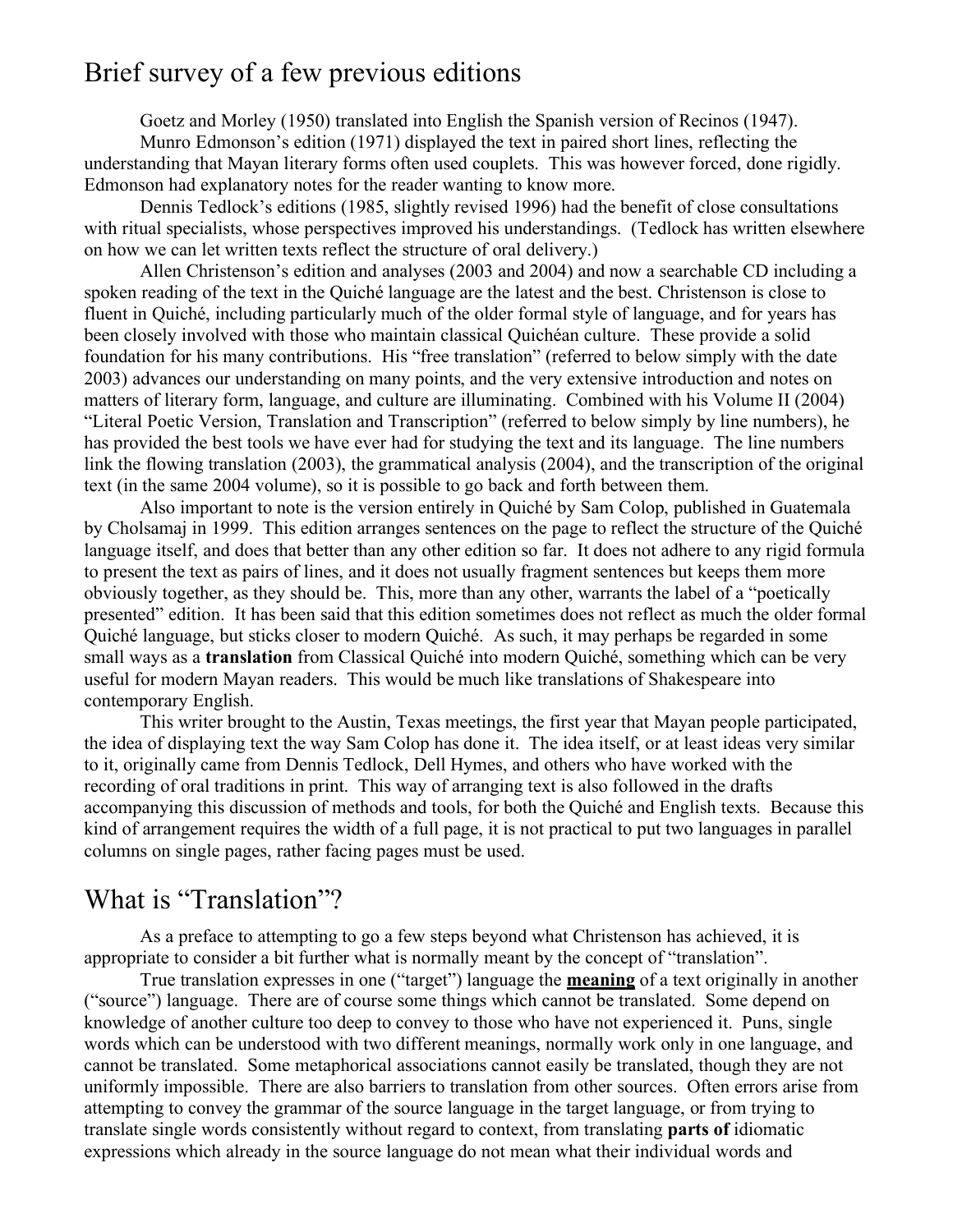grammatical structure would lead you to expect. You simply have to know the meaning of such combinations of words. Eugene Nida, a specialist in translating the Christian Bible into other languages (*Toward a Science of Translating* 1964), pointed out that a true translation goes all the way down to meaning of the source text, and renders that meaning in the new text in the target language. There should be no trace in the target-language text of purely grammatical features of the source text. Giving word-by-word glosses or morpheme glosses is useful for analyzing the structure of another language, but it is a very different goal than translation. The two goals cannot be achieved at the same time with a single text. Thus, quite properly, Christenson has written two volumes with quite distinct purposes. These two very different goals are often confused, especially in fields like the study of Mayan glyphic texts where we understand only parts of texts. The temptation is to gloss single glyphs (often of course even with "nicknames" for the glyphs rather than glosses of their actual meanings) instead of translating meanings. This rather too conveniently papers over instances in which we simply do not yet know what the texts mean, or what their grammar is.

# Some characteristics of Christenson's editions

Despite the subtitles of the two books, Christenson (2003) is actually the more literal translation. It is the more literal of the two books because it represents the meaning of the original text more accurately, with **less** interference from the grammar of the original Quiché text. Christenson (2004) is not a literal translation, nor a free translation. It is not a translation at all. It is rather often a word-byword glossing of the fragments of the Quiché text, partly even of morphemes of that text, often in ways which make no sense in English. Yet it is extremely valuable in revealing how the Quiché language works to convey its meaning, surely the most valuable work so far published in this regard for those wishing to study the language of this text. This second volume should have been called something like a "grammatical analysis and transcription". As such it remains very well done and useful.

Christenson (2004) follows Edmonson (1971) in forcing the Quiché text rather rigidly into pairs of lines even occasionally when these are not literary couplets and when the pairs do not reflect the grammar or the meaning of the original text (although the majority of them do reflect that to at least some degree). Here is a list of pairs of lines which should probably be split apart for "poetic" line groupings: 1997 / 1998, 2570 / 2571, 2700 / 2701, 2736 / 2737, 2842 / 2843, 3064 / 3065, 5710 / 5711, 6083 / 6084, 7201 / 7202, 7395 / 7396, 7413 / 7414, 7469 / 7470, 7592 / 7593, 7639 / 7640, 7736 / 7737, 7750-7751, 7772-7773, 7916 / 7917, 8049 / 8050, 8053 / 8054, 8169 / 8170, 8171 / 8172, 8220 / 8221, 8278 / 8279, . Christenson does occasionally present lines in triples, for example 7671-3 and 7674-6.

There are occasional single lines not paired, and a few of these are especially emphatic, culminating summaries of a longer sequence, one of which Christenson points out (2004 note 27; line 657): "The stark finality of this sentence is further emphasized by the fact that it is not paired with a parallel phrase.". If we consider single sentences without extensive parallelisms or couplets (other than giving the names of two partipants) we have several more which act as summaries at the ends of major sections of text. As candidates consider these lines: 270-4, **431-3**, 486-9, **516-7**, **657**, 834-7, **879-80**, **983-4**, **1077**, **1163-4**, **1381-5**, **1522-4**, **1715-20**, and **7640**. Those shown in bold are here regarded as single lines, not couplets. There are of course more which we can hope to add to this list, and eventually use as clues to minor and major divisions of the text.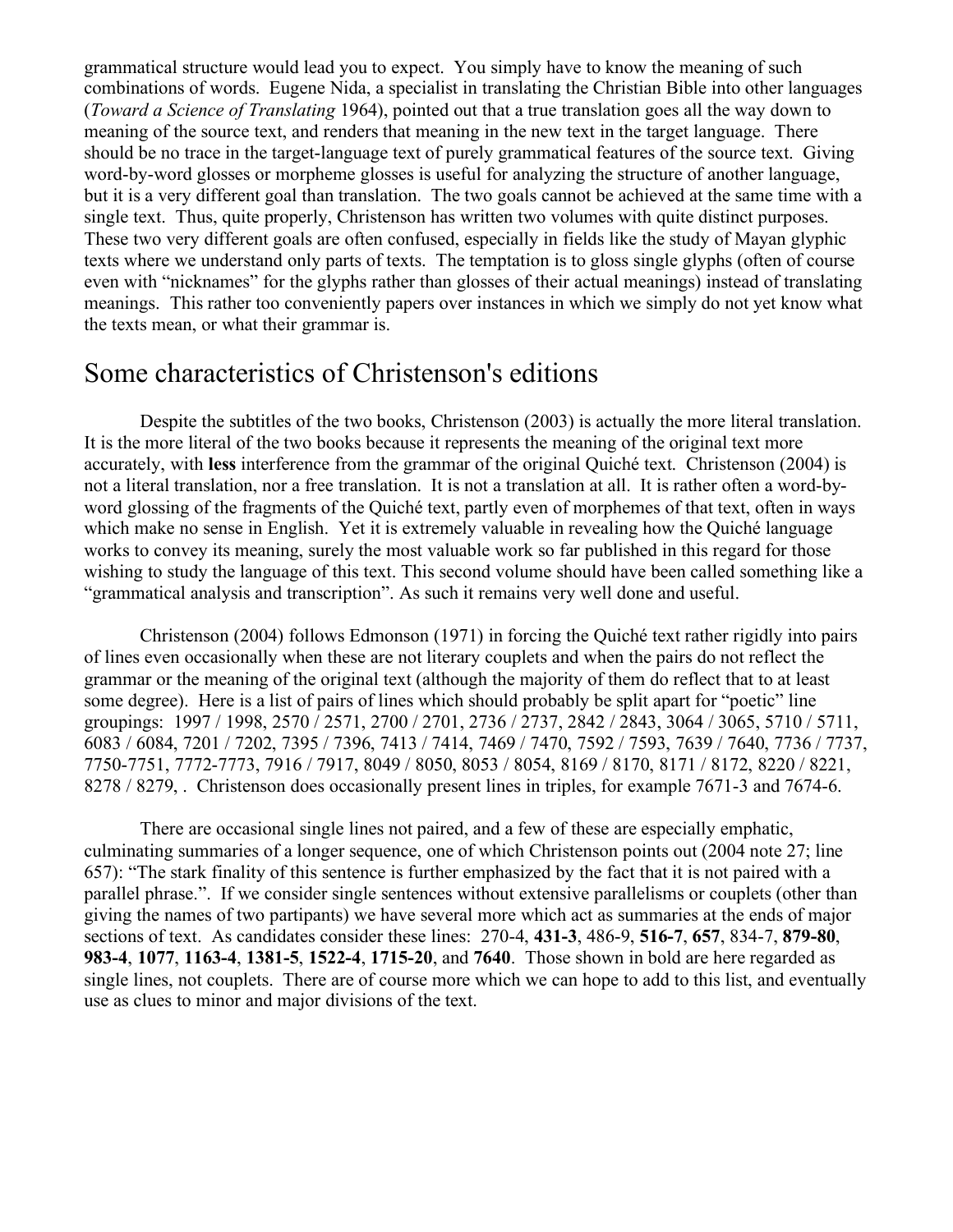## Idioms whose parts are not literally meaningful

Idioms involving *wach* "face" in K'ichéan languages:

In Quiché, *wach* (face, countenance) carries the connotation of individual "self." If something is pleasing to a person, it is said to "fall well upon the face" (*utz kaqaj chuwach*). To ask, "How are you?" the question would be phrased, "Is your face good?" (*La utz a wach?*) It is also intimately tied to vision and status. In one section, the first men's extraordinary vision is what gave them their ability to gain knowledge.

Christenson's glossing "Is it good your face?" is of course attempting to give a sense of the grammatical structure and word order of the original, but since that gives an impression of incoherent speech, it is better when giving a grammatical analysis or a glossing of the parts of such an idiom to do it in grammatical English, as "Is your face good?". None of these are of course a translation. A correct translation is the one Christenson actually gives, "How are you?". That is a literal translation, not a free translation. None of the others are **translations** into English at all, because they do not express in normal English the same meaning as was expressed in the Quiché sentence. "Is your face good?" simply does not **mean** the same thing as "How are you?" Glossing and translation cannot both be done in a single text.

Christenson (2003 p.199) renders a thank-you from the first true humans created to the gods who created them thus: "Truly we thank you doubly, triply that we were created, that we were given our mouths and our faces." In note 488 he says "Literally "we were faced." A translation might include something like "that we were given speech and personhood".

Quiché *ri sach ta u wach K'iche'* is glossed "the loss then their faces Quichés" and rendered (2003 p.264) "that the Quichés be destroyed".

Some phrases involving this word *wach* occur very commonly in the *Popol Vuh*. The word itself is usually best not rendered in English by a single other word, but it can influence how other words are translated, or put better, in combination with other words, it can still be reflected in a true translation.

| Quiché            | Glossing                     | <b>Truer Translation</b>        |
|-------------------|------------------------------|---------------------------------|
| $ch$ -u-wach ulew | on the face of the earth     | upon / on the earth [reverence] |
| ch-u-wach Ajaw    | in the face of the $Lord(s)$ | before the Lords (or)           |
|                   |                              | in the presence of the Lords    |

The first example above does not mean "on the surface of the land", because *wach* conveys reverence, not a physical part-whole relation. The second example is easier because we have formal models. Except when the word "before" would be ambiguous (where one interpretation could refer to an earlier **time**) it can serve to add the sense of reverence which is appropriate.

We can compare the biblical English "before the Lord thy God", which like the Quiché means "in the presence of". Christenson does translate a number of occurrences in this style, as "before the faces of the Gods", "before the face of Tohil", etc. See lines 6292, 6312, 6348, 6351, 6358, 6369, 6474, 6553, 6663, 7028, 7413-4, 7626, 7642, 7741, 7899, 8009, 8248, 8253, 8285, 8293, 8322, 8470, 8473. But an actual translation would be "before the Gods", "before Tohil", etc. Two examples "before the faces of the Castillian people" lines 8548 and 8629 he translates "under the Catillians". Another group are "before the faces of the Caveks / Nihaib / Ahau Quichés", and might imply that the lords are at least in theory subordinate to their peoples, who accept them or do not accept them: lines 7575, 7788, 7800, 7821, 8110, 8113, 8115, 8562. 8638, 8657, 8681, 8695, 8706, 8707, 8708. In line 8710 this is summarized "each .. before the face of their lineages". But in some place(s) he translated "over (their peoples)", which might be quite an opposite meaning.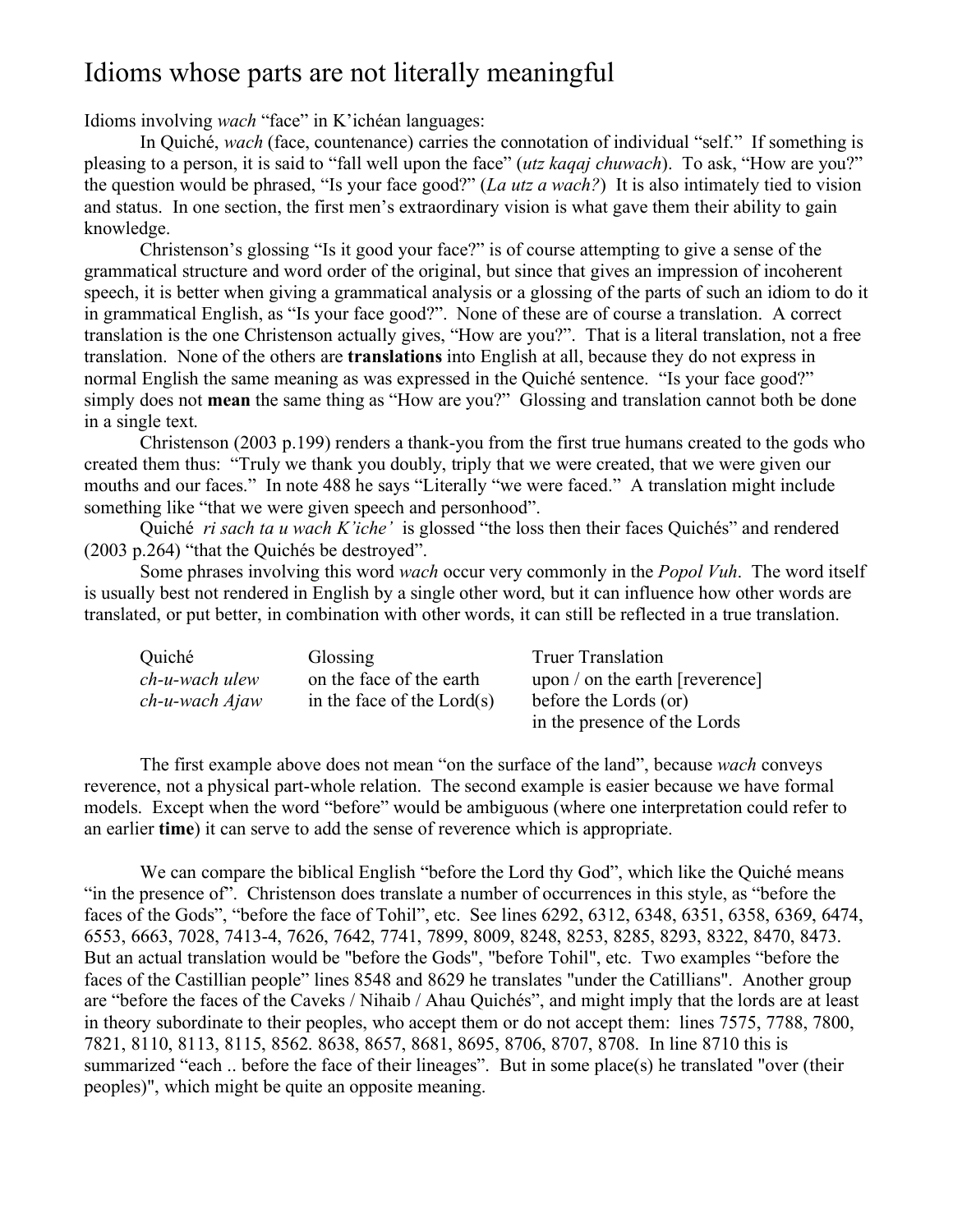Historically, the English word "front" drives from Latin *frons, front-is* 'forehead'. In a different but related area of meaning, the word "anti" in English, 'against; opposite', derives from the same source as ancient Hittite *hanti* 'forehead' or 'face' [check to get the correct translation]. It would be incorrect to translate English "before the Lord thy God" into some other language using words having very different meanings in context in that other language. That is like what is done to the Quiché text when a purported translation uses instead a glossing with the English word "face", not sufficiently taking context and meaning into account. (There is of course the difference that Quiché uses the same word *wach* for both literal and reverential meanings, where English "before" is not the same word as "face".) Notice in English also the phrase "saving face" which comes close to some Quichéan sensibilities for this word.

Quiché *chi-ki-wach* is at least once glossed as a more physical location (lines 8369-70, also 8359-60) "behind them, before their faces" and translated (2003 pp.289-90) "(may they not have impediments placed) behind them or before them" and "(May no deceiver come) behind them or before them". This might in both cases be translated "behind them or in front of them". Or do both mean "with their knowledge or behind their backs"?

The Quiché idiom glossed "Take pity on my face" can be translated "Take pity on me" with no explicit word "face" in English. See lines 1100-1101, 1111, 1131, 1442, 1455, 5608, 5616, 5884, 6342 7169. More accurate is perhaps "Have mercy on me" or "Be compassionate to me".

Quiché *chi-matzalaj ki wach* is glossed "would hide their faces (line 1301) and translated (2003 p.103) "hid their purpose". Clearly the glossing is misleading as to meaning.

Quiché *rax ki wach* is glossed and rendered "Their faces are changed / new." (line 2875; 2003 p.144, note 334), but a true translation needs to communicate the loss of self-control.

Quiché *Qi junam wach* is glossed "Truly same face" (line 5771), and translated (2003 p.219) "They were truly united." See also lines 5986, 6091, 8163.

Quiché *u wach-in-ik* is glossed "its appearance" (lines 6040, 6045)

Quiché *ta x-wach-in q'ij* is glossed "when the Sun appeared" (lines 6048-9, 6188-9) See also 6366, 6702, 6924, 8501-2

Quiché *Chi-tilt-ot-ik u wach* is glossed "its face would glitter" (line 6055). Christenson translates with the better (2003 p.228): "(It came forth) glittering..."

Quiché *u tz'aqat qa wach* is glossed "the completion of our faces" (line 6217), and rendered "We were complete" (2003 p.231). Should it be translated to mean something like "the achievement of our full status" ? (ugly wording, but is the sense closer?)

Quiché *K'ajisabal ki wach* (line 6966) is rendered (2003 p.249) as "This was a punishment upon their faces." A translation might be "This was a humiliation." (But compare line 7163, rendered (2003 p.252) "(all the nations) were humiliated" with a different verb.)

Quiché *chi-q-il u wach ri qa puwaq* is rendered (2003 p.249) as "We shall see (again) the face of our precious metal."

Quiché *x-u-k'am ki wach* is glossed "received their faces" (line 7540) and translated (2003 p.261) "they were (not) content."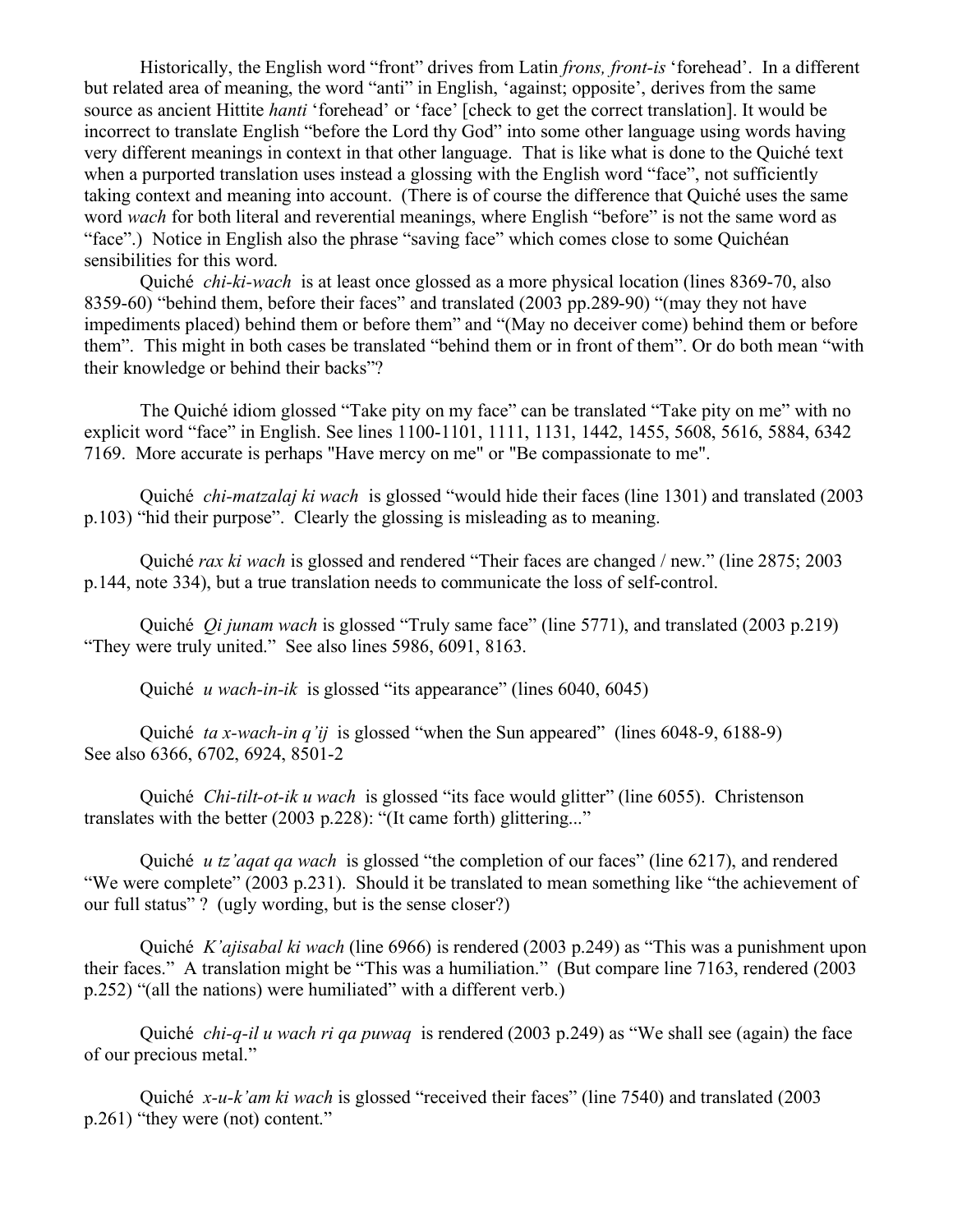Idioms "to grind their faces" and "to crush their faces"

This means "to punish them", see Christenson (2003) lines 723, 734, 743, 789, 801, and 821- 823, pp.86-89 and note 132. In this case, instead of a true translation, Christenson regularly glosses the parts of the idioms even in what is supposed to be a free translation: "Their faces were ground up", Their faces were crushed", "All of them crushed their faces", "Thus their faces were crushed", "Thus their faces were all crushed", and "The mouths and the faces of all of them were ruined and crushed." All of the translations should be according to the meaning, thus variants of something like "They were punished." A speaker of Pokomchí (RMI) suggested that something like "shame them" might be appropriate. Or (? LA) "humiliated" (even though that translates another Quiché expression)? At line 7638 appear the glosses "Mocked then its face".

Idiom "seeds of the face"

This is the normal expression for "eye" in the Quiché of the *Popol Vuh*. There appears to be no other expression in common use in that text. So it should be translated simply as "eye". To translate it as "seeds of the face" is to translate the parts of an idiom, misrepresenting the meaning. Christenson normally does translate this as "eyes" (2003) and gloss it as "seeds of the face" (2004). He uses the gloss "seeds of the face" (2004) for lines 711, 862, 1117, 1126, 1142, 1155, 5117, 7122 .... This is grammatical analysis of parts of an idiom. Christenson (2004) does use "eyes" for lines 1126, 1155, 1156, 7131, presumably recognizing this is the literal meaning. "Eyes" should therefore appear in both versions, with footnotes to the structure of the idiom. (In modern Quiché, *wach* is 'face' and *wach-aaj, nu-wach* is 'eye, my eye'.)

Christenson does say (2003 note 493 p.201) that *u baq ki wach* (the seed of their faces) refers to the eyes. It actually literally **means** 'their eyes', it does not merely refer to them. (We can refer to something successfully even if we have the wrong meaning. We can ask someone to hand us a writing instrument in front of them on a table by saying "please hand me that pencil". Even if it turns out to be a yellow pen, we did successfully **refer** to it using the word "pencil".)

Similarly Quiché has an idiom we can gloss as "seeds of the blowgun" which we would translate as "blowgun pellets" (line 1630).

For seeds referred to as small bones or skulls in highland Maya languages, see Christenson (2003) page 129 note 276.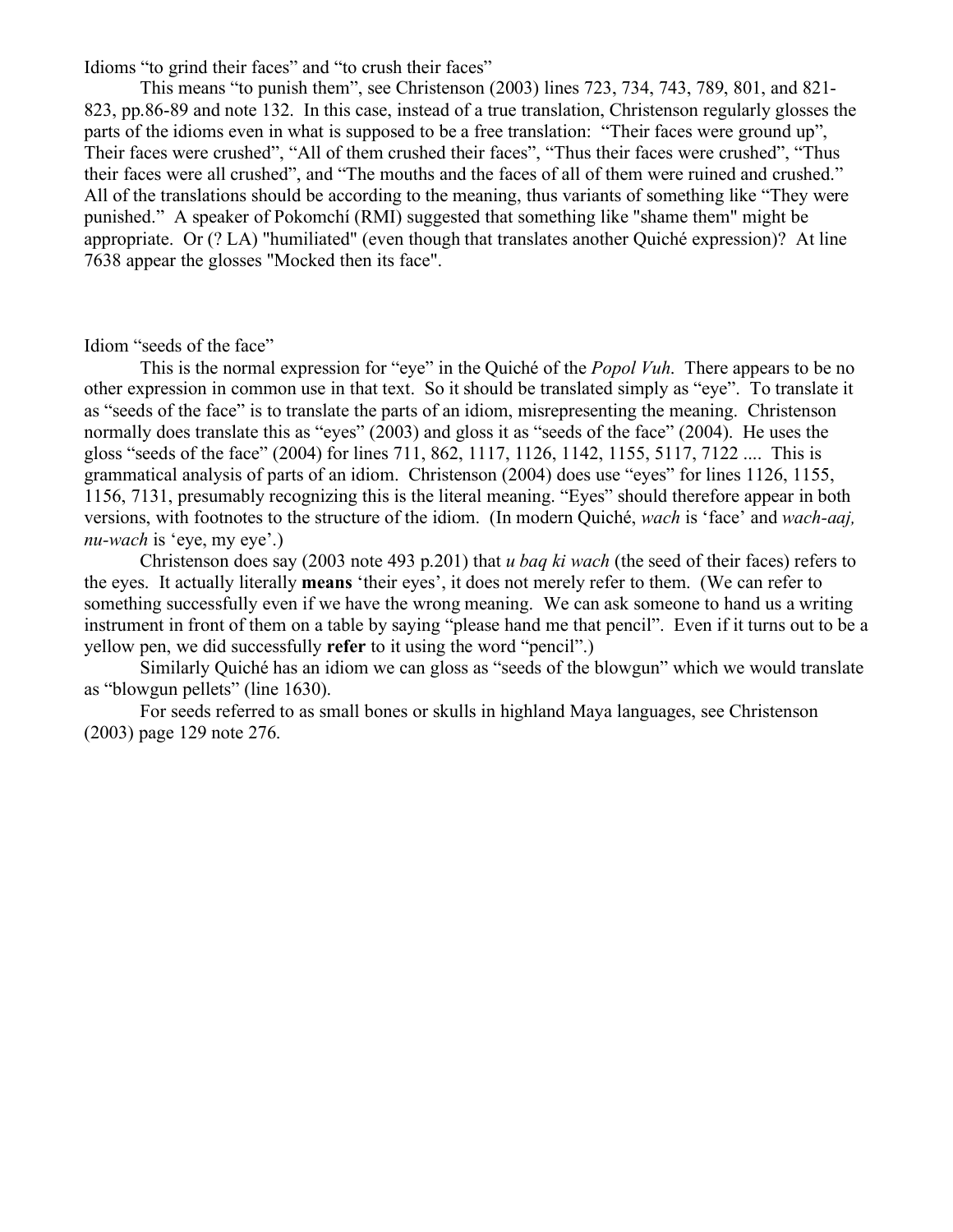Idioms involving *k'u'x* 'heart' but also 'soul; spirit; intention; will; mind; feelings'

There are many idioms containing this word. Let's look first at *u k'u'x kaj* which occurs frequently near the beginning of the *Popol Vuh* and which Christenson glosses as "heart of sky".

One of the problems is that English uses "heart of" to mean something like "center of", with additional nuances. The Quichéan usage has much more to do with intention and soul than with geographical center. The heart is the central defining essence of a person, or what might be referred to as the soul. Thus the creators are those who ensoul living things.

Quiché uses "hearten" to mean 'provide for, look after, tend to, or counsel' someone. The verbal form of this word also has the sense of 'to remember'. In English this would be 'keep in mind,' but for the Quichés this would be conceived as "keep in heart" (2003 p.66 note 44) Quiché *k'u'xlal* (line 8138) is glossed "heartening (by lords)", which clearly misrepresents the meaning. It is translated (2003 p.283) "The lords provided for them".

Another problem is that English "sky" is physical and analytical, where the Quichéan conception is more of a being or force which can motivate things. So "Spirit of Heaven" or "Soul of Heaven" with their nearly explicit religious sense seem closer, if still not entirely satisfactory. Sometimes, as in the case of *wach*, the word *k'u'x* is best not given a separate word in translation. We would then have simply "Heaven", and the capital "H" together with the choice of "heaven" instead of "sky" contributes reverence, while the capital "H" contributes a bit of the sense that this is a proper name, perhaps a being or force. One difficulty with "spirit" in English is that it is also used in the sense of individualized spirits which could move apart from their manifestations, so "spirit of the lake" and "spirit of the sea" might move independently of the "lake" or the "sea". "Soul" (Spanish *alma*) was given as a translation in Coto's dictionary (1656).

Quiché *K'uxlanel* (line 86) is glossed and translated (2003 p.66) "giver of heart", but is better translated "giver of soul".

Another common meaning of English "in your heart" is to emphasize a contrast between what a person really feels or thinks or intends, and what they are saying or doing publicly. This contrast does not seem to be present in at least most of the examples in the Popol Vuh, so any translation using "heart" is inappropriate when in English it would suggest such a contrast. The problem is simply that English does not often use an explicit "heart" or "mind" in idioms of this nature, where the Quiché of the Popol Vuh does use *k'u'x*.

The closest example to such a meaning may be this one: Quiché *k'o kraj ki k'u'x* "it is desire their hearts ... not" (line 6441). Christenson (2003 p.236) renders this as "It was not the desire of their hearts [to truly frighten them]." A translation could be "It was not really their wish to frighten them.", where "really wish" in English carries the meaning of the *k'u'x* part of the idiom in Quiché, if it refers to true wish, which seems to be the contrast explicitly signaled in that context (as distinct from apparent behavior).

The Quiché *Naqi pa u chak chi i k'u'x?* properly translated "What do you intend to use it for?" is glossed (line 1212) and rendered by Christenson (2003 p.102) as "What use does it have in your hearts?". That is a glossing not a translation, as in most of the examples following. The Quiché simply does not mean what is normally meant by such phrasing in English.

Quiché *Ta x-k'is k'ut u k'u'x ri q'apoj* which we can gloss "So then the heart of the maiden was finished" is an idiom meaning "The maiden's heart sank." (Christenson 2003 p.137 note 308). This is one of the few cases where even English uses an idiom containing "heart".

Quiché *ku'l ki k'u'x* is glossed "Their hearts are seated." (line 7108) and translated (2003 p.251 and note 667) "They were reassured / confident."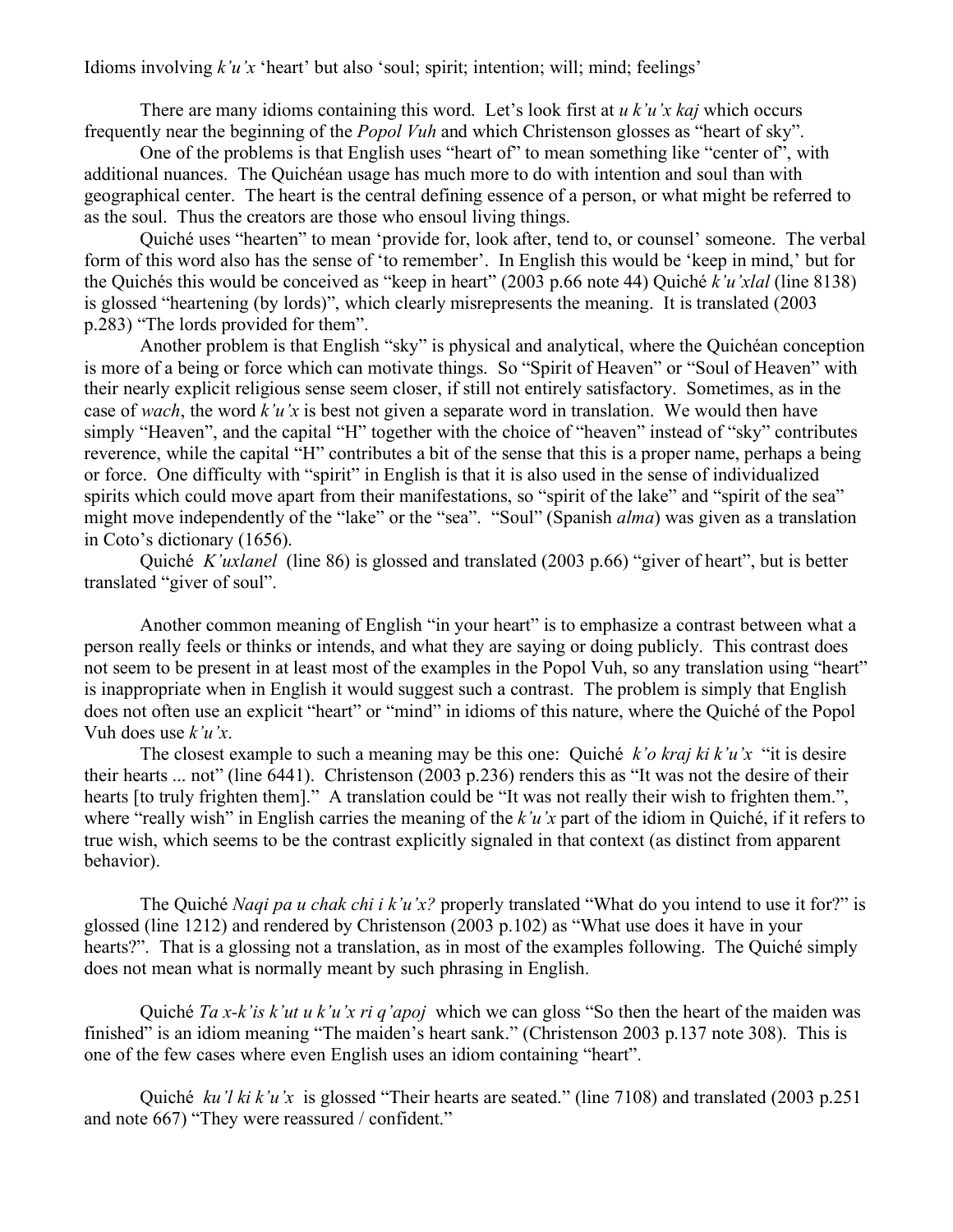Quiché *X-e-cha' chi ki k'u'x* is glossed as "they said in their hearts" (line 3865) and rendered still as a gloss "they asked in their hearts" (2003 p.166). Probably "they asked themselves" would be a good translation.

Quiché *ta x-ki-k'u'x-l-aj ki bik* is glossed "then they remembered their journey" (line 7361). Oddly, Christenson (2003 p.256) inserts an extra "heart" in "They remembered in their hearts the journey they were to make there to the East." A translation should not include "heart".

Quiché *x-kos qa k'u'x* which we can gloss "our hearts were tired / weary" (see line 3331) may mean "we got bored".

Quiché *x-k'oqon k'u ki k'u'x ri amaq'* is glossed as "their hearts cursed" (line 5528), and rendered as "the nations cursed in their hearts" (2003 p.215). What does this idiom mean? Perhaps "the nations cursed", or "the nations were dismayed" or the like?

Quiché *x-nim-ar ... chi ki k'u'x* is glossed "became great ... in their hearts" (line 5574) and renders it the same way (2003 p.215) instead of translating it. This refers to the (priests of the gods) Tohil, Auilix, and Hacavitz after their importance has been increased, so perhaps a translation might be "They grew proud." or less strongly "They were encouraged." or even "They became glad." What does the Quiché idiom actually mean?

Quiché *r-oq'-ej ki k'u'x, ki pam* is lossed "its weeping their hearts, their bowels" (lines 6199- 6200). Christenson (2003 p.230) renders "Their hearts and bowels wept..." A translation might be "They wept from the depths of their souls." or "They wept from their innermost depths."

Quiché *ch-oq' ki k'u'x* is glossed "would cry out their hearts" (line 8405), and translated "crying out in their hearts" (on behalf of their vassals and servants) (2003 p.290). Perhaps some translation could use an expression like "feeling the pain of " (their vassals and servants).

Quiché *utz qa k'u'x* is glossed "our hearts are good" (line 6680), and rendered "our hearts will be content" (2003 p.241). The translation can be "We will be content."

Quiché *jun ki k'u'x* is glossed "one their hearts" (line 7581) and rendered as "Their hearts were united." (2003 p.263). A translation would probably be "They were united in their feelings."

Quiché *amaq' k'o chi ki k'u'x* is glossed "sense of community there is in their hearts" (line 7589), and rendered "a tranquil sense of community in their hearts" (2003 p.264). A translation probably would be "Their feelings were for the entire Quiché people / nation."

Quiché *xajawarik chi ki k'u'x* is glossed "they exercised lordship in their hearts" (line 7619), and rendered "They wished to exercise lordship in their own hearts." (2003 p.264). A translation would be simply "They wished to become (the) rulers." The part of the English which corresponds most closely to the Quiché *k'u'x* is "wish".

Quiché *u ch'ak chi ki k'u'x* glossed as "(with) victory in their hearts" (line ????). A translation might be "feeling triumphant".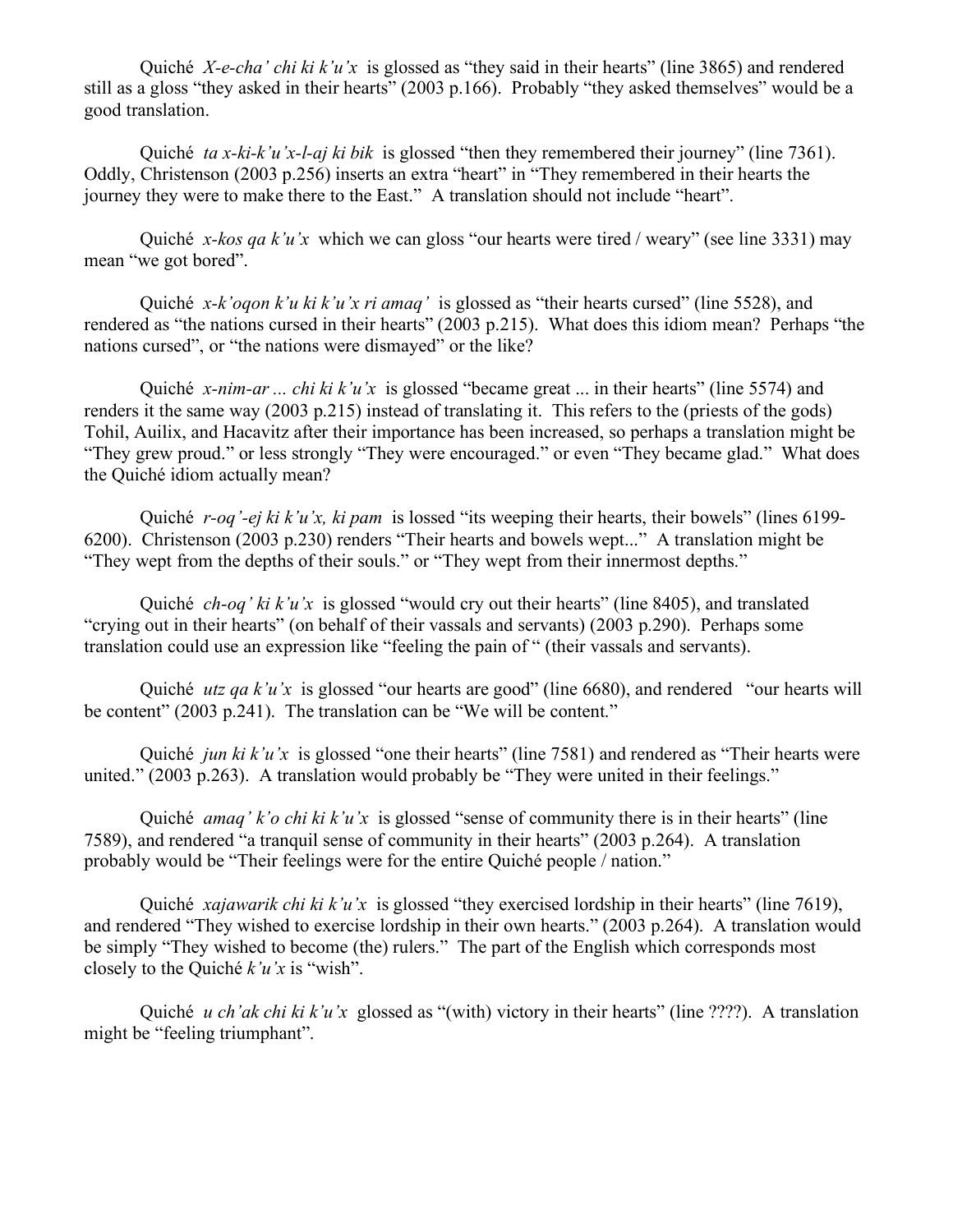The next set of examples are not as far from English senses, but still the word "heart" is in most of these examples best eliminated from a true translation, for reasons explained above.

Quiché *x-ki-tzay-ij chi ki k'u'x* is glossed "tormented again to their hearts" (line 7157). and rendered "tormented their hearts" (2003 p.252). A simple translation would be "They tormented them."

Quiché *u q'atat ki k'u'x* is glossed as "troubled of their hearts" (lines 5598-5599) and rendered as "troubled in their hearts" (2003 p.215), where a simple translation "They were troubled" would do. See also lines 5818, 5838, 6231.

Quiché *ch-u-k'u'x amaq' taqchi'bal ta kex-ux-ik* is glossed (line 6874) "To the heart of nations then they come to be temptations.". It is rendered "They came to be temptations to the heart of the nations." (2003 p.246 ). A simple translation "a temptation to the nations" would do well.

Quiché *k'ub-ul wi u k'u'x ri ati't* is glossed 'comforters of the heart of the grandmother' is better translated starting from the simpler 'comforters of the grandmother' (line 2570). See also line 6990.

Quiché *Ta x-ku'b-ax u k'u'x* is glossed (line 4793) "Then was comforted his heart.", and even in translation (2003 p.191) given as "Thus his heart was comforted." More accurate would be simply "Then he was comforted." See also lines 5994, 6016.

Quiché *x-ki-'kot ... ki k'u'x* are glossed as "their hearts rejoiced" (line 5146), rendered as "their hearts rejoiced" (2003 p.202), but a translation would be simply "they rejoiced". There is simply no implication that they rejoiced internally but concealed it publicly, which an English version with "their hearts" invites.

Quiché *Nima ki'kotem xk'oje' wi ki k'u'x* (line 6164), rendered "There was great joy in their hearts." (2003 p.230) and *Nim k-e-ki'kotik* (line 6169). These can be translated "They rejoiced greatly." Quiche *ki'kotem chi ki k'u'x* is glossed (line 7681) and rendered (2003 p.265) "joy in their hearts". It can be translated "They were joyful". See lines 7189, 7399, with the same verb root, but no *k'u'x*, rendered "They rejoiced." (2003 pp.252, 256).

Quiché *xraj ki k'u'x* is glossed (line 7639) "their hearts desired" and rendered "They had desired in their hearts ..." (2003 p.265). A translation would be "They had desired ..."

There is much more work to be done to determine more precisely the meanings of these idiomatic expressions, and how best to reflect them in a translation into English or another language.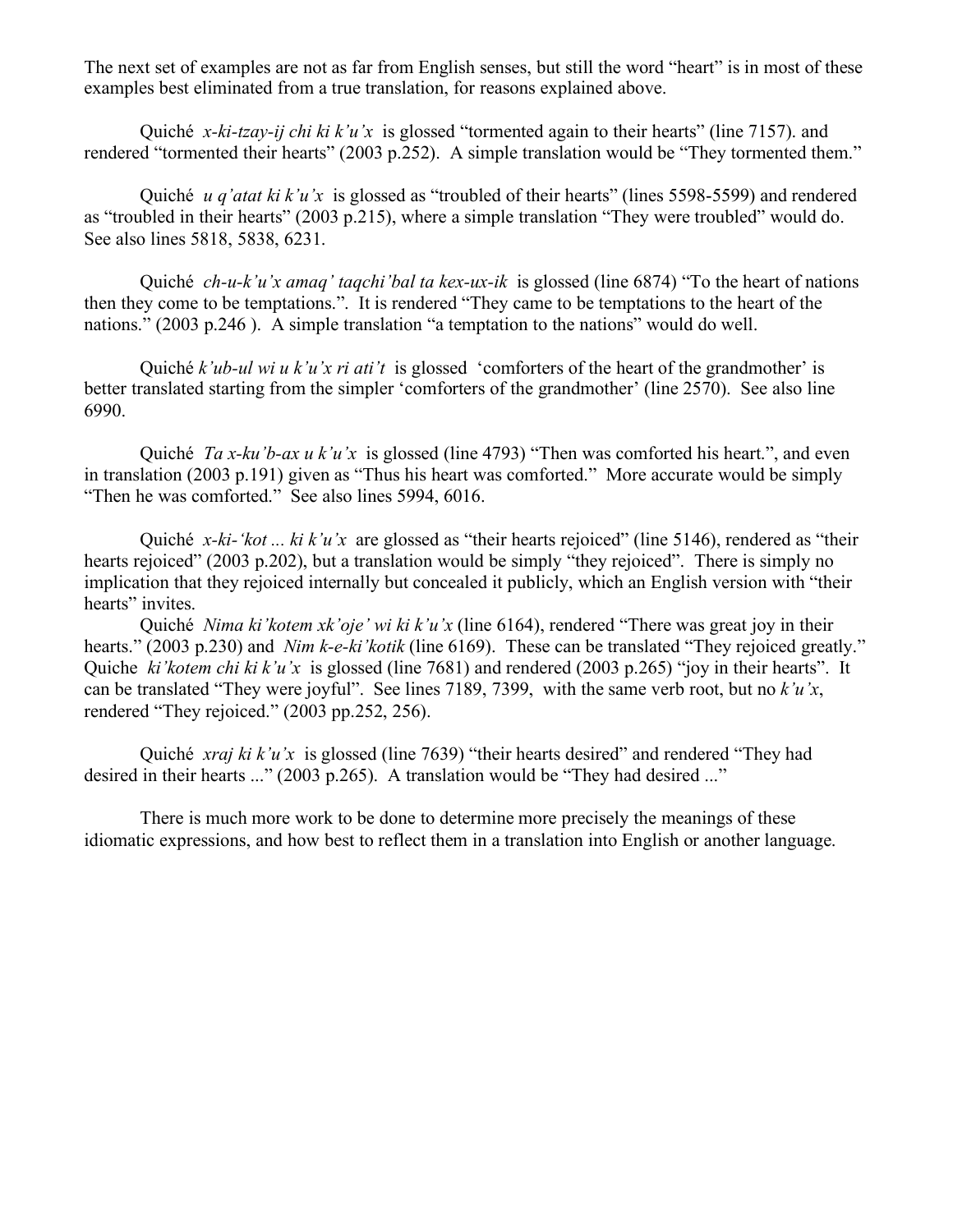### Various other idioms

#### Making plans

An idiom *xk'am ki na'oj* which means 'made plans', occurs in many places. It is translated properly by Christenson (2003) for lines 1233, 2795-2796, 6596, 6599, although glossed as "gathered their thoughs". A similar nominal form *u k'amik na'oj* (line 8169) is glossed "their gathering thought" but properly translated (2003 p.283) "their consensus".

But elsewhere there occurs the gloss "gathered their thoughts" not merely in the grammatical analysis (2004) but also (2003) where we should expect a true translation. English glossing is not transparent (lines 1823-1824, 1889-1890, 2121, 6611, 6886, 8041, 8160).

Translations "plot; plan; consider" are given also for *–na'oj* in lines 6699, 6881, 6915, 6939, 6999, 7732. This may possibly be the non-completed equivalent (without the verb *k'am*).

A similar idiom using a different verb *x-ki-kuch ... ki na'oj* occurs in lines 2377-2378. It is rendered in Christenson (2003) p.131 by the same "gathered their thoughts".

The same verb *kuch* occurs in lines 5776 and 5783 in a literal sense of gathering together (meeting as a group), not in this idiom.

#### Questioning someone intensively

An idiom "dig at the mouth (of a person)" can be translated "question (a person) insistently." (line 2385)

#### Sap and other secretions

The phrase glossed *u wa'l che'* "secretions of a tree" may best be translated as "sap" (lines 2452, 2457), contrasting with *kik'* 'blood' or 'blood-red sap'. (lines 2444, 2460),

To "cry out" or "scream"

An idiom *u-raq-uj u chi'* which means simply 'cry out, scream' is glossed as "to break open one's mouth", but is more properly translated by Christenson for lines 1297, 6849 as 'cry out'. Compare line 7094 with a different verb.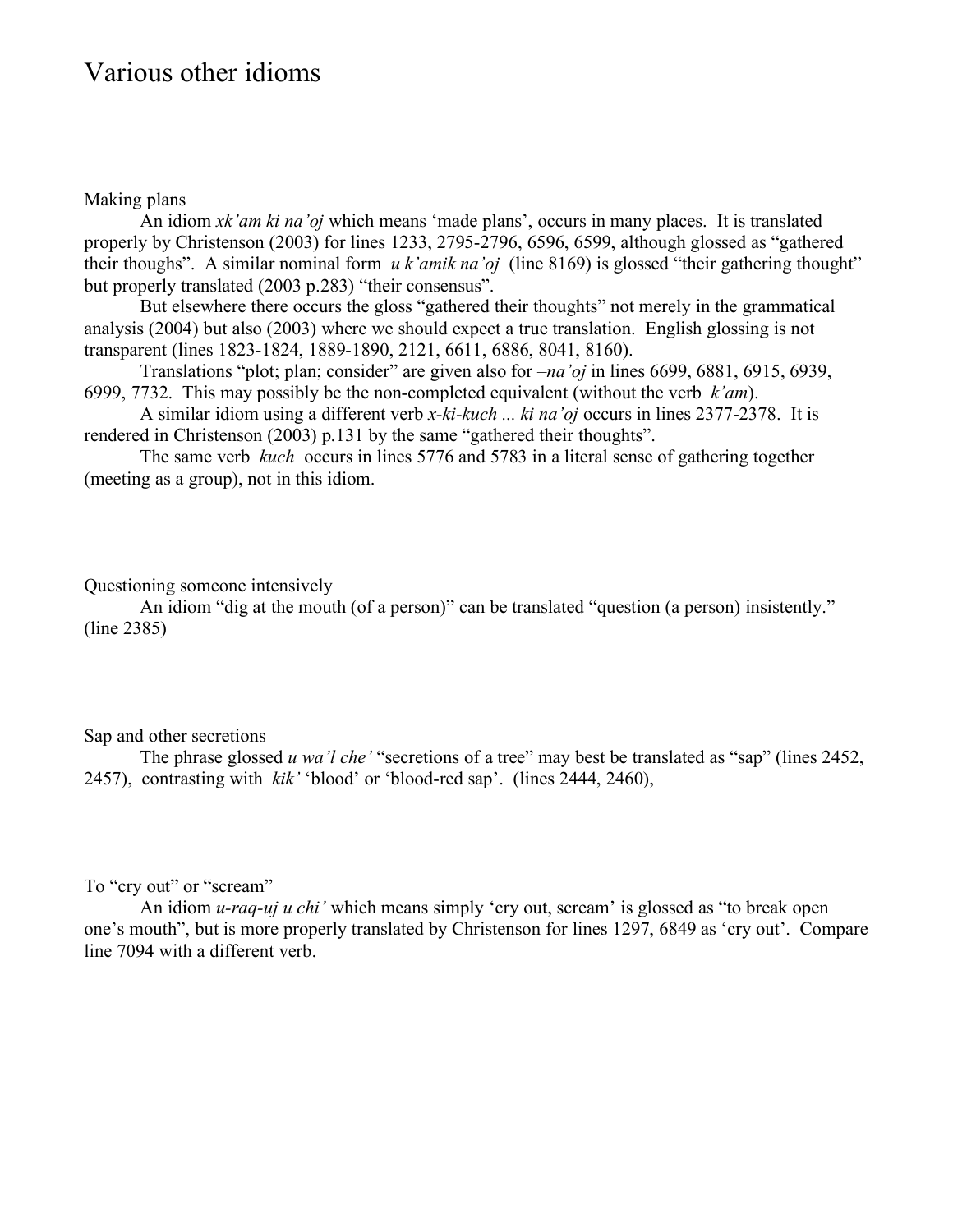# Common Grammatical Oddities

#### Possessive constructions

Very common is the glossing of parts of possessive constructions including possessive pronoun prefixes instead of translating them. Grammatically these are very different in Quiché and in English, in two ways. In one respect Quiché is much like Italian. Italian *il mio bambino* means 'my child', even though there is an article *il* at the beginning which in **other** contexts would be properly translated 'the'. We would not dream of **translating** such Italian expressions into English as 'the my child'. (Even language teachers do not often gloss it that way, because repeating such odd English does not help someone learning Italian. Rather they simply use correct Italian examples.) This reveals that a similar English rendering for the similar Quichéan possessive construction is not a translation. It is a glossing of grammatical parts. It actually hinders understanding. There are other situations also where Quiché uses a definiteness marker where English would not, as with known proper names.

| Quiché<br>Gloss<br>English | nu chaj<br>ri<br>def. my torch<br>my torch           | line $2211$<br>("def." = definiteness marker, like English "the") |
|----------------------------|------------------------------------------------------|-------------------------------------------------------------------|
| Quiché<br>Gloss<br>English | Jun Junajpu<br>ri<br>def. One Hunahpu<br>One Hunahpu | line 2229                                                         |

Of course Christenson (2003) does not translate using expressions like "the his Noun". Not because he is there doing a free translation, but precisely because he is there aiming at a translation. But his (2004) second volume purports to offer a "literal poetic" translation, and such examples should not appear there either. Even a grammatical analysis should use a label like "def." (definite) for the article, as shown above, rather than using English "the".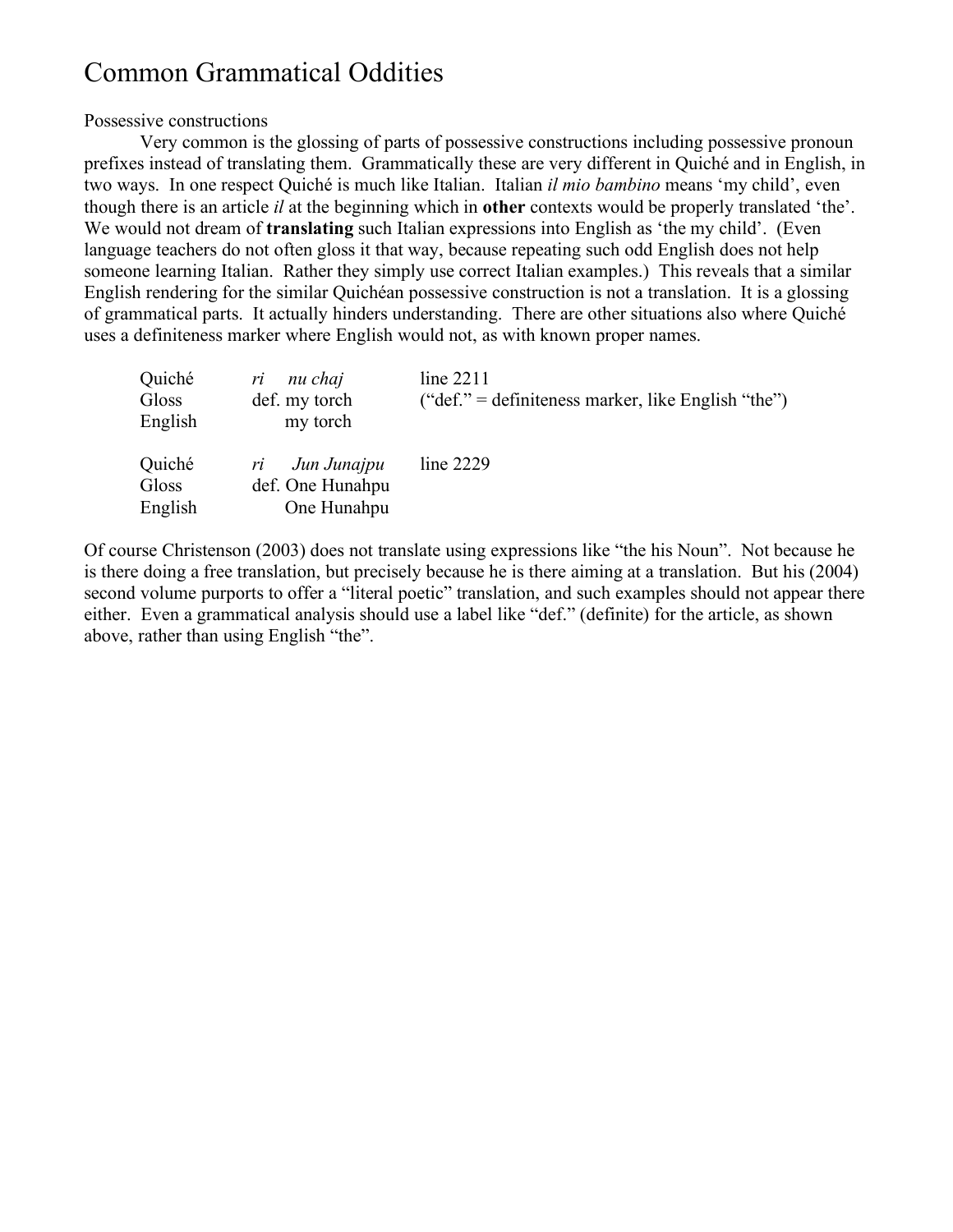The second and more fundamental difference between Quichéan possessive constructions and those of English emerges when both possessed noun and possessor are full nouns, not pronouns. Glossing of Quiché in this context makes for very awkward English, even sometimes leads to complete misunderstanding of meaning except by those trained to cope with this artificial pseudo-language which is not English.

| Quiché<br>English                    | Psv-Possessed<br>the Possessed                                                 | Possessor<br>of Possessor (or) Possessor's Possessed                                                       |
|--------------------------------------|--------------------------------------------------------------------------------|------------------------------------------------------------------------------------------------------------|
|                                      |                                                                                |                                                                                                            |
| Quiché                               | $u-wi'$ che'                                                                   | line 995 (see also line $2856$ )                                                                           |
| Quiché gloss its top tree<br>English |                                                                                | "the top of the tree" or with other nouns the analog of "the tree's top"                                   |
| Quiché<br>Quiché gloss<br>English    | $ch$ -u-wi' jom<br>on it's top ballcourt<br>atop the ballcourt                 | lines 1965, 1974                                                                                           |
| Quiché<br>Quiché gloss<br>English    | $ch$ -u-wi'tem<br>on its top bench<br>on the bench                             | lines 2101, 2102 (and one after 7000)                                                                      |
| Quiché<br>Quiché gloss<br>English    | ch-u-wi' taq abaj<br>on its top stones<br>on top of the rocks                  | line 5829                                                                                                  |
| Quiché<br>Quiché gloss<br>English    | $ch$ -u-wi' juyub<br>on its top mountain<br>on top of the mountain             | lines 5868, 5935, 6173, 6185, 6278, 6401,<br>6560, 6572, 6905, 6908, 6992, 7181,<br>7188, 7192, 7300, 7328 |
| Quiché<br>Quiché gloss<br>English    | u chol-ik u tzij<br>its order their words<br>the order of their words          | line1976                                                                                                   |
| Quiché<br>Quiché gloss<br>English    | ri u Jolom Jun Junajpu<br>def. his head One Hunahpu<br>the head of One Hunahpu | line 2354                                                                                                  |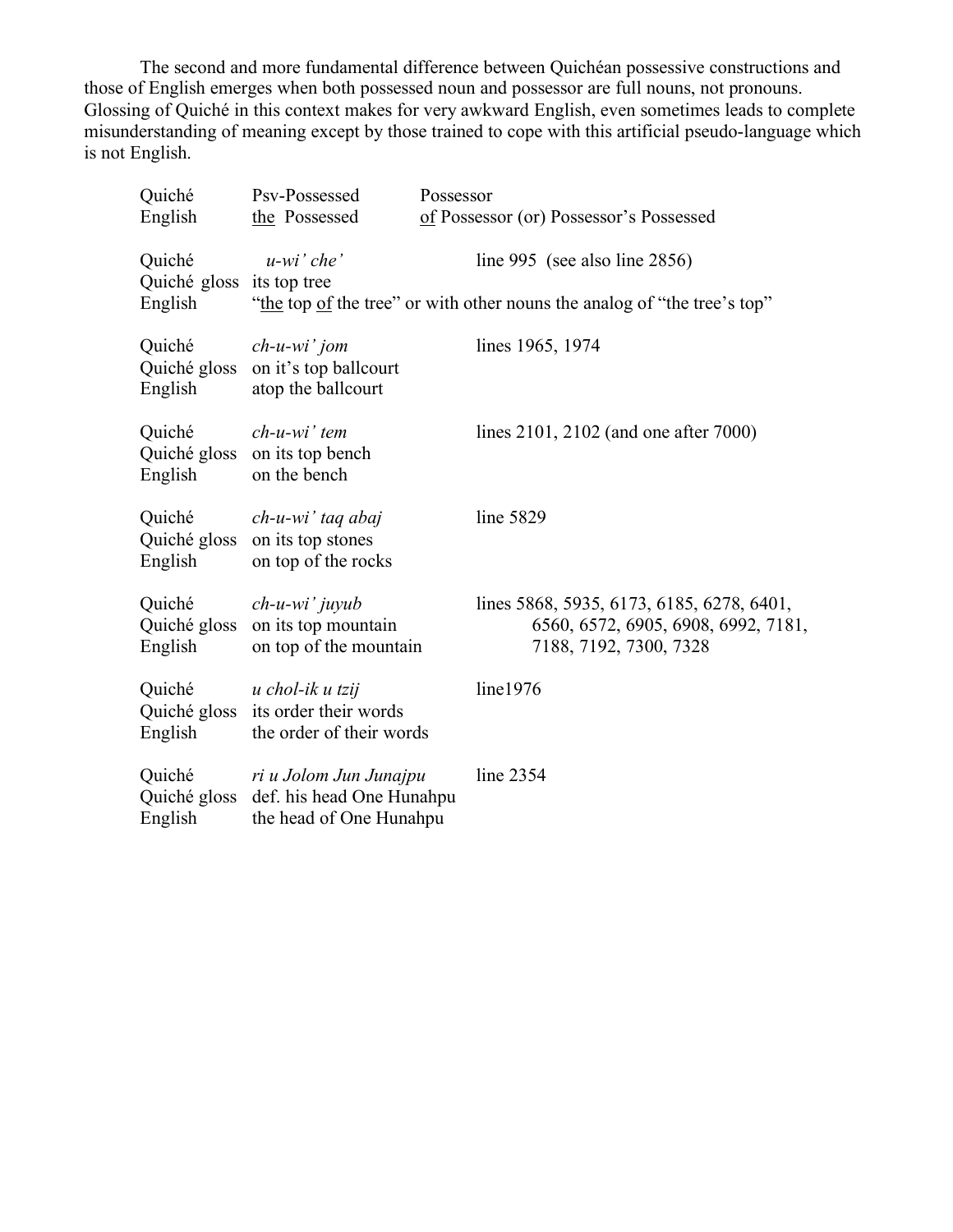## Where better translations really change the meaning of the text

Xpiyacoc and Xmucane

Christenson's careful analysis of the Quiché use of a literary device called "Chiasmus", an ABBA pattern, has led to a different understanding of the genders of the creator couple than understood by previous investigators who assumed an ABAB pattern. In lines 32-35, we have

| $I'v$ -om      | Midwife (or L.A.: Grandmother ?)              |
|----------------|-----------------------------------------------|
| Mam-om         | Patriarch (or L.A: Grandfather or Ancestor ?) |
| Xpiyacoc       | Xpiyacoc                                      |
| <i>Xmucane</i> | Xmucane, u b'i'                               |
|                |                                               |

AC: "...the Midwife and the Patriarch, whose names are Xpiyacoc and Xmucane." LA: "...the Grandmother and Grandfather, whose names are Xpiyacoc and Xmucane"

A similar arrangement occurs later (lines 5107-5110). See also lines 5105-5106.

| Al-om          | One Who Has Borne Children (as a woman does) |
|----------------|----------------------------------------------|
| $K'ajol$ -om   | One Who Has Engendered Sons (as a man does)  |
| Xpiyakok       | Xpiyacoc                                     |
| <i>Xmuqane</i> | Xmucane                                      |
|                |                                              |

The point of the ABBA analysis is that Xpiyacoc is the male ancestor, Xmucane is the female ancestor. In Central Mexican tradition, corresponding ancestors occur with names Oxomoco and Cipactonal, with the difficulty that some sources give the genders one way, other sources give them the other way. (Does this indicate that the Central Mexican versions are borrowings from something related to our Maya versions?) Scholarship seems to have drawn the same conclusion for Central Mexico as Christenson drew here, that the analog of Xpiyacoc is male, Xmucane female.

Notes on my own translation here: In Quichéan and other languages, *mam* can mean 'grandfather' or 'grandson' as well as "ancestor". The Palenque sarcophagus lid in Pacal's tomb probably uses it in the sense of "ancestors". The Quiché word *I'yom* does mean 'midwife', and there is a distinct word *atit* 'grandmother', but even the latter occurs in a phrase *r-atit ak'al* 'midwife' (parts glossed "grandmother of child"), so perhaps *i'yom* went through a similar history. This is a context in which speakers of many languages can understand "grandmother" and "grandfather" to metaphorically refer to distant female and male ancestors, so they seem to be a better translation. These two are also addressed with *atit* in lines 512-513, and in the same chiastic structure as *atit, mam* in lines 538-541. The pair *atit, mam* occurs also in lines 5052-5053.

"Midwife" and "Patriarch" seem too concrete. They can lead the reader's mind in directions which seem not germane to the text, and so probably were not intended by its author(s). See also Christenson (2003) note 27.

References to *mam* and *qajaw* 'grandfather(s)' and 'father(s)' can clearly have the sense of 'ancestors' in the later historical parts of the texts. See lines 7546-7, 8067-8, 8499-8500, 8606-7, 8660- 8664.

In attempting to determine whether the text is giving multiple names for a single entity, or names for multiple distinct entities, it is well to keep in mind that in modern Quiché, the compound noun *chuchqajaw* refers to a daykeeper, a single person, while *nantat* can only mean 'parents' in the plural, this last one cannot be a singular.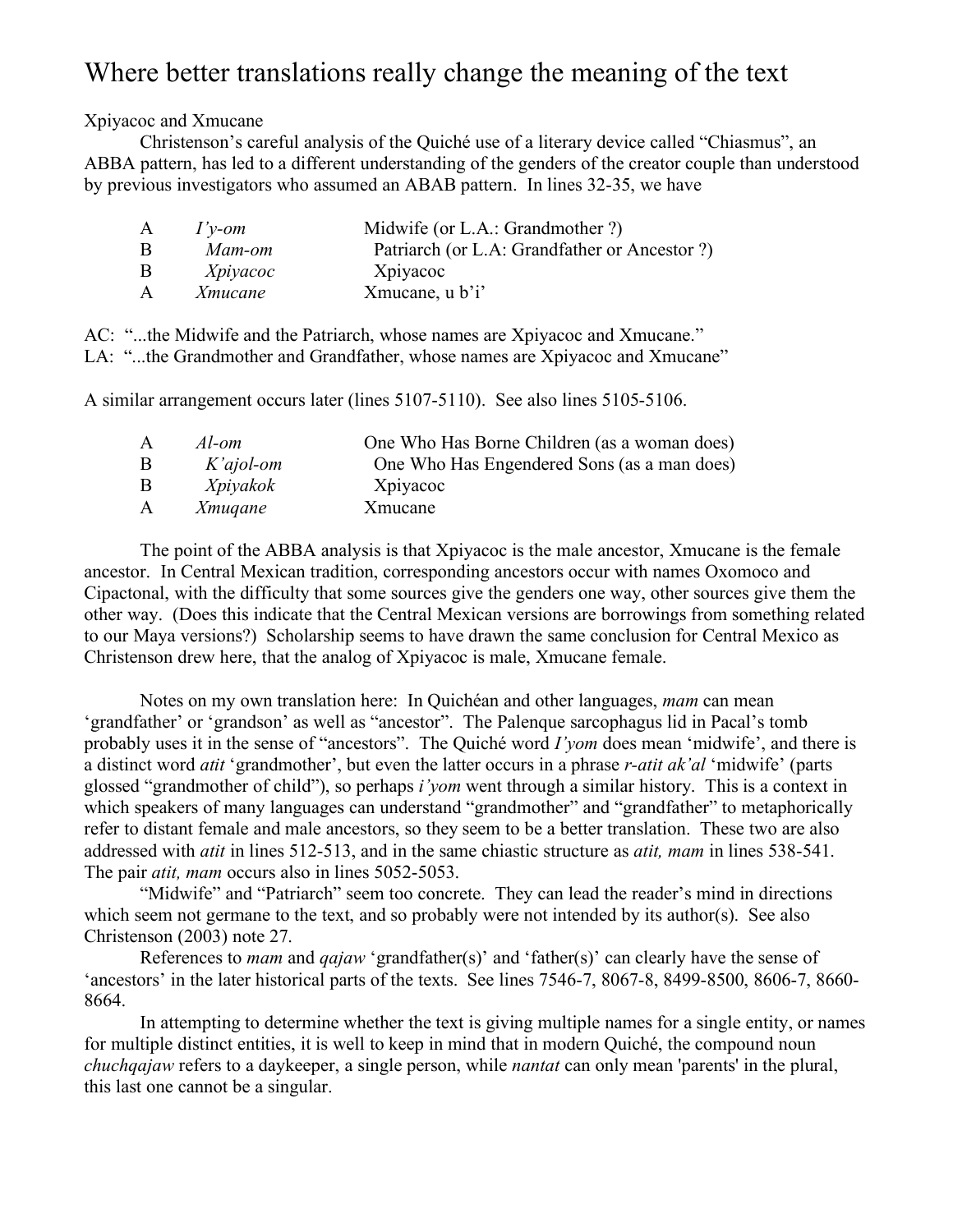The Text as Teaching – the verb root k'ut-

*k'ut-* 'to teach, show' in simple forms (perfective) *x-k'ut* 'revealed' (line 4915, when the animals revealed the path; line 7465) *x-u-k'ut ... r-ib* 'showed himself (line 5546, see also lines 6122, 6352, 6524 'revealed itself / yourself')

An imperfective form *k'utun-is-axik* "the being made to be showing"

AC: "Here we shall gather the manifestation ... lines 10-11

LA: "So we shall receive the teaching ...

The second translation seems much more comfortable with the meanings of the words, less exotic, and probably more appropriate to the context. Translations of the verb *–k'am-* as 'to receive' or 'to gather' are a problem throughout the Popol Vuh. Perhaps a simpler 'to take' is often the root meaning, and we can add nuances as with 'receive'. (Notice the English uses of "take", "have", "get" to indicate differences of agency: "take a bath", "have a bath", "get a bath".)

For *k'ut* or *k'u* as sentence particles, see under particles

For lines 5-17, we have these (the first is in AC's words, by the alignment by LA)

|     | $AC:$ the beginning<br>the origin of all that was done |                  | in the citadel of Quiché,<br>among the people of the Quiché nation. |            |
|-----|--------------------------------------------------------|------------------|---------------------------------------------------------------------|------------|
|     | Here we shall gather the manifestation,                | the declaration, |                                                                     |            |
|     |                                                        |                  | the account of the sowing and the dawning                           |            |
|     |                                                        |                  | by the Framer and the Shaper,                                       |            |
|     |                                                        |                  | [other names or gods follow]                                        |            |
| LA: | the beginning,                                         |                  |                                                                     |            |
|     |                                                        |                  | the foundation of everything done in the Citadel of Quiché,         |            |
|     |                                                        |                  | among the nation of the Quiché people.                              |            |
|     | "So we shall receive the teaching (/ showing),         |                  |                                                                     |            |
|     |                                                        |                  | the revelation (/ making visible),                                  |            |
|     |                                                        |                  | the making known $\ell$ telling) of that which is hidden            |            |
|     |                                                        |                  | (of) the creation done by Framer                                    |            |
|     |                                                        |                  |                                                                     | and Shaper |

Christenson (2003 p.60 notes 9 and 10) takes *eu-axibal* followed by *saq-ir-ibal* to be the same pair which occurs frequently later in the text, glossed as "sowing" and "dawning". Such an interpretation requires changing *eu-axibal* to *aw-axibal*. This writer instead keeps the word as written *eu-axibal*, and takes *saq-ir-ibal* to have a meaning like 'creation' or 'coming into being' (of true existence) parallel to the preceding 'beginning' *tik-ar-ibal* and 'foundation' *xe'-n-abal*. The root *ew-* of 'hidden' does occur again nearby in line 57 "But hidden are those who see it, those who ponder upon it" which seems a good parallel to line 14 "that which is hidden".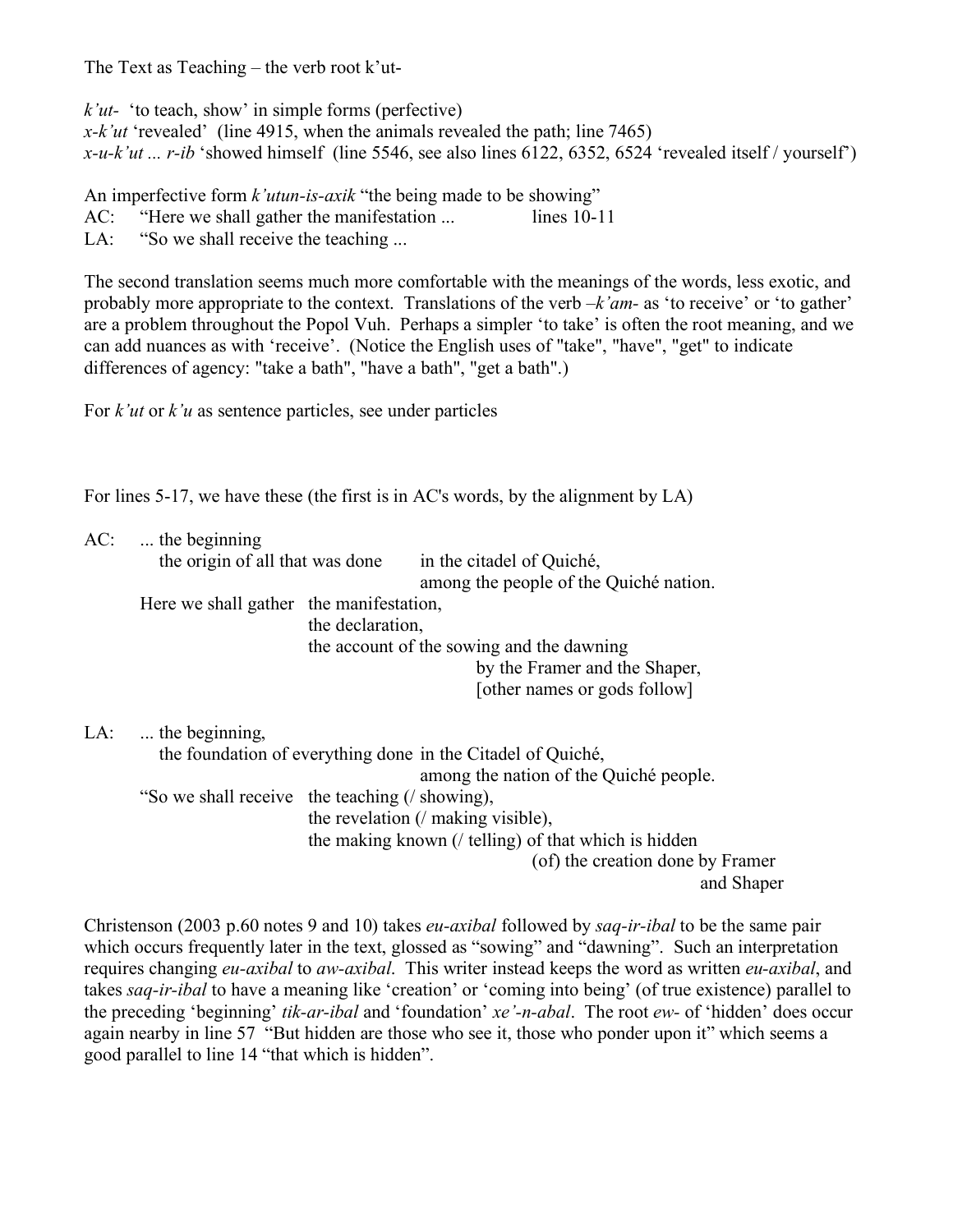Lines 82-88 The major differences here depend on taking *amaq'il* as related to the Kaqchikel word *amaq'* 'people, nation' (see Christenson 2003 note 8) rather than being the word 'eternal', and on the use of *saq* in the sense of "true (people)", "true (existence)" (Compare Gary Gossen's publications on some Mayan attitudes towards outsiders as not being true human beings, not eating maize, etc. On the other hand, 'true person' can be expressed as *qas winaq*. ).

| AC:   | the giver of breath<br>and the giver of heart<br>they who give birth |                                                              |
|-------|----------------------------------------------------------------------|--------------------------------------------------------------|
|       | and give heart                                                       | to the light everlasting<br>the child of light born of woman |
|       |                                                                      | and the son of light born of man                             |
| $L^A$ | Giver of breath<br>giver of soul                                     |                                                              |
|       | giver of birth                                                       | to them                                                      |
|       | giver of soul                                                        | to the true people $($ nation)                               |
|       |                                                                      | the true children born of woman                              |
|       |                                                                      | the true sons of man                                         |
|       |                                                                      |                                                              |

Seven Macaw claims to be a "true descendant" of the people (from the time of the flood), rather than a "bright sign". "True" represents *saq*, as in another lineage context discussed above. The word *etal* is 'sign', but also 'trace' and hence 'descendant'. The same term is used by Hunahpu of his sons. [get exact citation] *Etal* means 'descendant' several times in the genealogical parts of the text (lines 7910, 7930, ). Chistenson (2003 p.206 note 532) notes that the combination of *etal* 'sign' with *tzijel* 'word' ... paired together refer to descendants (Coto 1983 [1656]). Christenson (2003 p.91 note 152) shows that this same bird or a similar one was important as a founder of lineages in the Chilam Balams of Yucatan.

AC: "He therefore declared himself to be a bright sign for those who were drowned in the flood." LA: "... a true descendant of the people (from the time) of the flood."

Christenson for lines 871-873 renders "throne" for an instrument noun *q'al-ibal* "means of making visible". While "throne" is certainly conceivable, since a lord is made more visible by sitting on a high throne (or standing on an Olmec one), the interpretation is not certain. Lines 7429-7430 do pair "canopy" with "throne" in a couplet, but the word here glossed as "throne" is a different one, *q'al-ibaj*. Here is an alternative:

AC: "My throne is gold and silver. When I go forth from my throne, I brighten the face of the earth." LA: "Precious metal is what I use to (make myself) visible. The earth is bright when I come out (showing) my visible countenance."

Another related word *q'al-ej* is glossed and translated "adorn" (line 8155, 2003 p.283). A phrase *x-ok ki q'alem* is glossed "entered their command" (line 8179) and translated (2003 p.283) "This was the edict that was given." (perhaps an edict makes something visible / known)?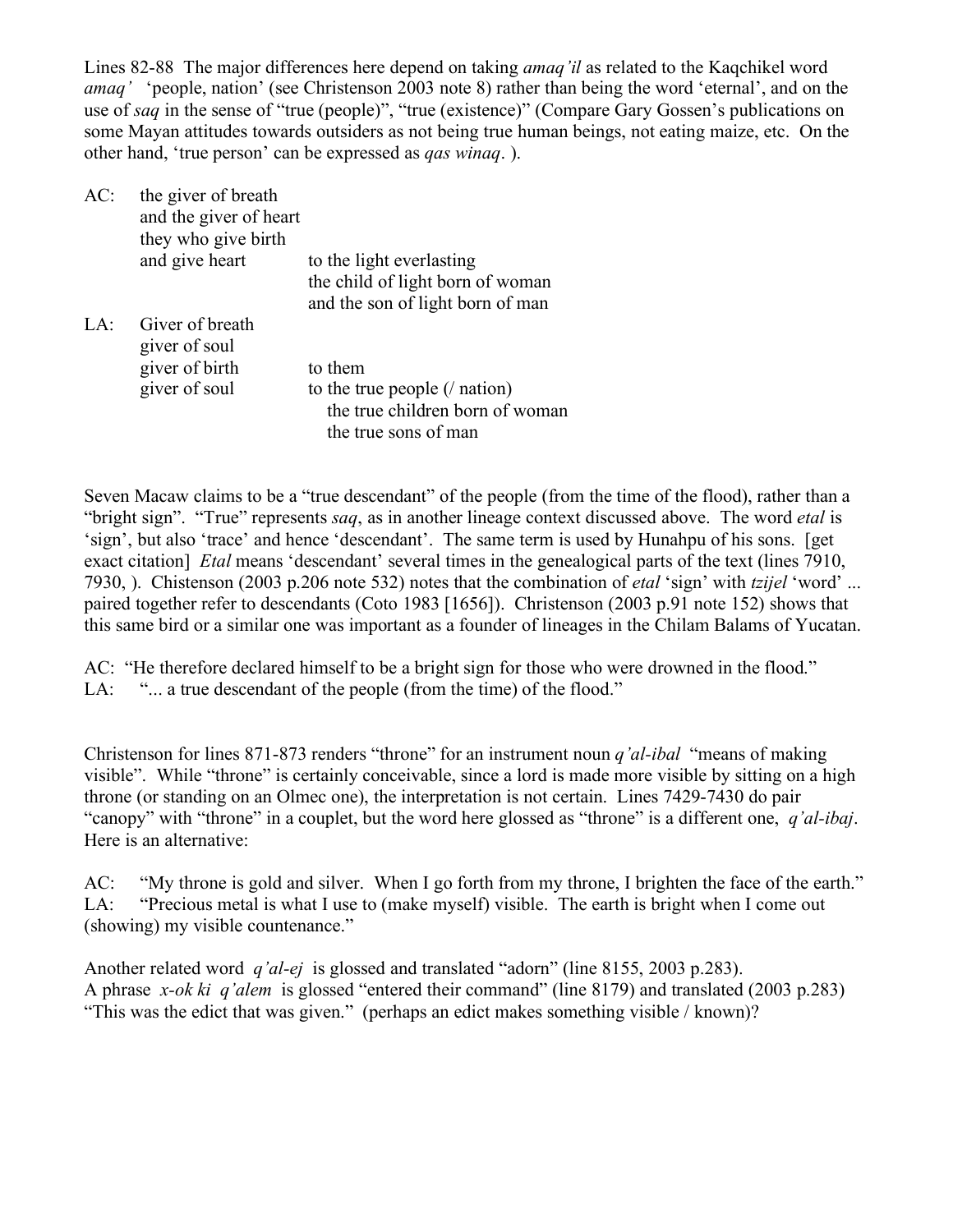Another nearly chiastic arrangement involves the pair "trees" and "bushes", which seems to refer to most plant life outside of cultivated fields. These occur together in lines 177-8 "the creation of trees *and* bushes" and again in lines 291-2 and lines 5544-5, lines 8351-2. The same pair also brackets the beginning and end of a longer section in lines 275-286.

AC: Then were conceived the animals of the mountains, the guardians of the forest, and all that populate the mountains – the deer and the birds,

the puma and the jaguar the serpent and the rattlesnake, the pit viper and the guardian of the bushes.

Christenson follows earlier writers in thinking of the "guardian of the bushes" as a name for another kind of serpent. But if we let ourselves be influenced by the common pairing "trees and bushes", then "the guardians of the bushes" becomes a summary referring perhaps primarily to the later members in the lists of wild animals, while "the guardians of the forests" would be referring to the first members in the lists of wild animals. Here is an alternative

LA: Then next they conceived the animals of the mountains the guardians of the forest, all the creatures of the mountains the deer *and* birds the puma *and* jaguar the serpent *and* rattlesnake *and* pit viper the guardians of the bushes. Says The One who has Borne Children, The One Who Has Begotten Sons: "Will it just be solitary? [?silent] It should not be silent beneath the trees *and* the bushes."

For some terms and expressions Christenson does use in part proper translations, but these probably need to be extended to additional contexts instead of glossings:

*jun* "one", translated as "united" more often than Christenson does

*chik, chi* glossed usually "again", sometimes "next" or "then" or "other". Often better "now".

In most cases, one of the other glosses would be more accurate instead of "again".

Several terms and expressions where a different translation may be better (no concordance yet) *k'oj-e'-* often translated "essence" (too much a term of philosophy?) –

replace many instances by "exist" or by "live" (in a location)

In line 7551, *x-e-k'oj-e' wi* is glossed and translated (2003 p.262) "they dwelt"

"lordship" can often be usefully replaced by "rule; reign" etc.

*q'aq'-al* often glossed and translated "glory" (too much like "fame"?) –

replace in most instances by "splendor"

- *nawal* often glossed and translated "enchanted" (too much as in fairy tales; no naguals present) replace in some instances by "finely dressed" or something less specific
- *Ah Pop K'am Ja* often glossed "Ah Pop of the Reception House", which suggests the reception of guests, where the meaning is probably rather receipt of gifts (line 8443) or of tribute (several lines). So "Tribute House" is more likely to be correct.

*Taq'ajal, Juyub* is glossed and translated "plains and mountains" (lines 8096-7; 2003 p.282). Tedlock in his 1999 edition of the *Rabinal Achi* points to this as a couplet meaning simply "lands".

*saq* often may be translated "true" (culture, people), rather than "white, bright, light".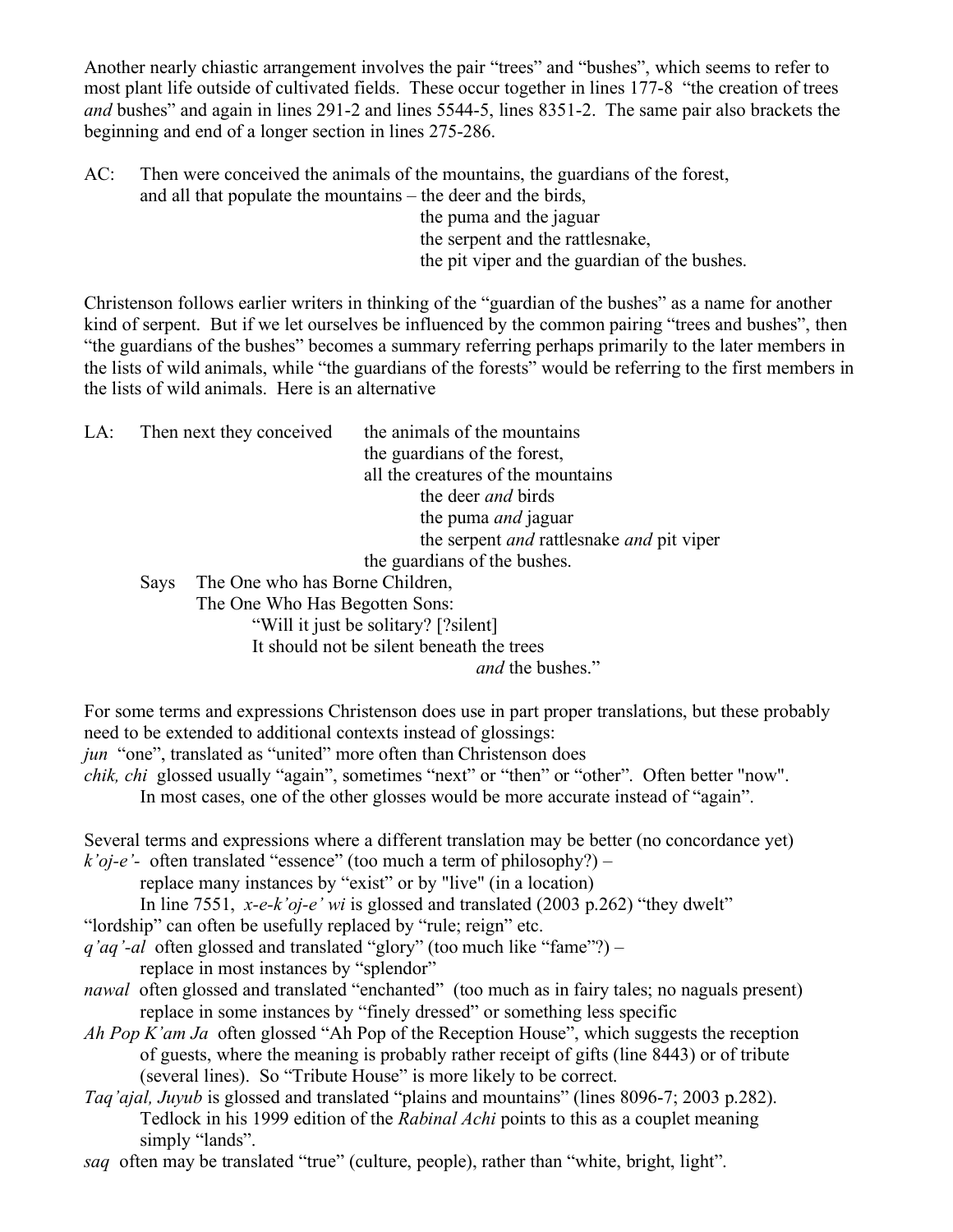### Sentence-particles

Many languages have small sentence particles which contribute what we might term nuances, sometimes translatable into other languages using simple adverbs, sometimes to be left out because any full word misrepresents their meaning, sometimes reflected in more sophisticated ways in choices of translation. The particle *xa* is usually not accurately translated as "merely" or "only", but I have not yet attempted to systematically address that problem.

#### *k'ut* or *k'u* as sentence particles

Christenson (2004) glosses these as 'therefore', in such a way that when the English rendering has this word, we always know what word was in the Quiché. That is the essence of a glossing rather than a translation. The implication of logical connectedness of the English "therefore" is often not appropriate to the Quiché context. Often an English translation can comfotably include "so" or "thus", either of which avoids the stronger logical implications of "therefore". This particle is a reduced form of a verb root *k'ut-* 'to show', and that seems to be reflected in the contexts and meaning of the particles. It has a slight similarity to colloquial English "see" in a sentence like "John, see, was already on the way to success." It may possibly be further support for those who argue that as this text was being dictated for transcription, the speaker was pointing to a codex with text and pictures.

The combination of the particle next discussed, *chik* or *chi*, with a following *k'ut* or *k'u* yields a combination which often occurs at beginnings and endings of major sections of text, the kind of thing we would represent by ending one paragraph and beginning the next, or even sometimes by ending and beginning entirely new sections, or by "So then ...".

### *chik* or *chi* as sentence particles

Christenson (2004) usually glosses these as "again", though his renderings in the translation (2003) are much more varied and more accurate. Most often the particle implies not a repetition but a contrast between two time periods, like English "now" (not "right now" but "now" as opposed to previously) or "then" or even "next". A very nice example which is translatable with "now" is in lines 46-48.

- AC: This account we shall now write under the law of God and Christianity.
- LA: This we shall write, now under the authority of God,

now in Christianity.

The second translation just above provides a bit more support for those who argue that one motivation for transcribing the Popol Vuh into Latin letters was its endangerment under the new religious authorities. In the original Quiché, the "now" was adjacent to "under", not to the "write" which precedes in the English. These lines are immediately followed by the famous lines 49-52

AC: We shall bring it forth, because there is no longer the means whereby the Popol Vuh may be seen LA: We shall bring it forth, because there is no longer any way to see the *Popol Vuh*, any way to see the truth.

LA: We shall bring it forth, because it is no longer possible to see the *Popol Vuh*, it is no longer possible to see the truth.

The "no longer" in all three renderings corresponds to Quiché "not now" (English "now not" = "no longer"), and reflects the the particle *chik* using normal English. Christenson did translate here using "no longer". (The word "truth" used for Quiché *saq* refers to the "true culture" or "enlightenment" or similar ideas. As a mere color term, *saq* means 'white' or 'bright', but in the text of the *Popol Vuh* its connotative meanings are much more important than its color meanings. Translations of *saq* are one of the most difficult tasks in understanding this text.)

For the book or means of seeing *il-bal*, see also the parallel closing lines 8711-8714.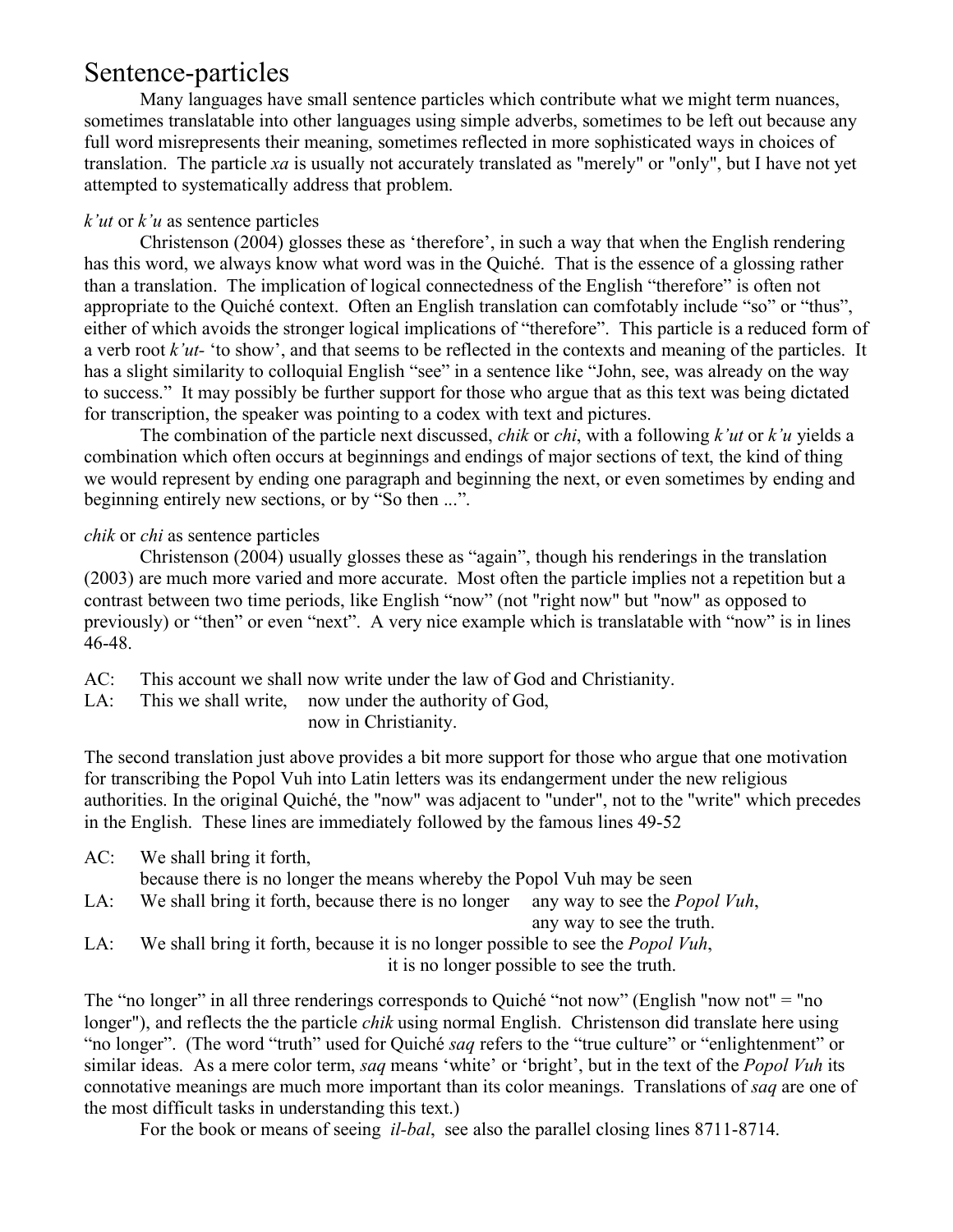# Ambiguity of Transcriptions  $k / k' / q / q'$

The orthography of the Popol Vuh text is not consistent in distinguishing these sounds, which were of course difficult for Spanish outsiders for whom the four were not distinct. In theory, they could all be distinguished as  $\langle c \rangle / \langle k \rangle / \langle g \rangle / \langle c \rangle$  respectively. But often glottalization and backness were not indicated, so  $\langle c \rangle$  ( $\sim$   $\langle qu \rangle$  before  $\langle e, i \rangle$ ) could stand for all of them. This leaves great freedom for students of the Popol Vuh to choose different words and different meanings depending on their understanding of the context.

There are two of these in immediate succession in lines 60-75.

Where Christenson for line 63 has chosen *tz'uk* 'germination', we can choose *tzuq* 'formation' or 'origin'. The original manuscript has  $\langle z \rangle$  using  $\langle k \rangle$  instead of the most common  $\langle c \rangle$ , so perhaps signaling some sound other than simple /k/. There is a similar context in line 175, spelled the same way in the original manuscript.

Where Christenson for lines 66 and 74 has chosen *tz'uk* in the phrase 'its four cornerings', we can choose *tzuk* in the phrase 'its four sightings' (possibly the sightings one does when surveying before founding a new town). This is a bit of a speculation by this writer, since the meanings in dictionaries are close (seeking, searching) but not exactly sightings. The original manuscript has <tzuc> using <c> not  $\leq k$ . Such distinctions in spelling are **not** consistent, but how often and under which circumstances they may correctly reflect distinctions of sound is something that needs to be investigated in a special study devoted to this question.

Christenson does choose to read a spelling as the verb *tzuk* glossed as 'search for' in line 4823, and *tzukuj* in lines 5894, 7489, 7534, *tzuk-ux-ik* in lines 6370, 6374.

#### AC: Great is its performance

and its account of the completion and germination of all the sky and earth – its four corners and its four sides.

All then was measured and staked out into four divisions, doubling over and stretching the measuring cords of the womb of sky and the womb of earth.

Thus were established the four corners,

the four sides, as it is said, by the Framer and the Shaper.

#### LA: Great is the performance of it,

the teaching of when was completed the formation of all Heaven *and* Earth the four sightings, the four sidings, the four stakings, the doubling-over cord measurement, the stretching cord measurement in Heaven and on Earth

> Four sightings, Four sides, as it is said, by the Framer and Shaper.

We can compare the foundations of towns or entire sets of towns in the Codex Vindobonensis pages 32, 21, 20, 18, 16, 14, 13, 11, and 5, where a measuring cord is clearly shown.

I have been informed that the scribes for the classical Kaqchikel documents were much more careful in distinguishing these four sounds. Although it is not the same language, it is very close to K'iché, and so it can be beneficial to compare the texts with each other.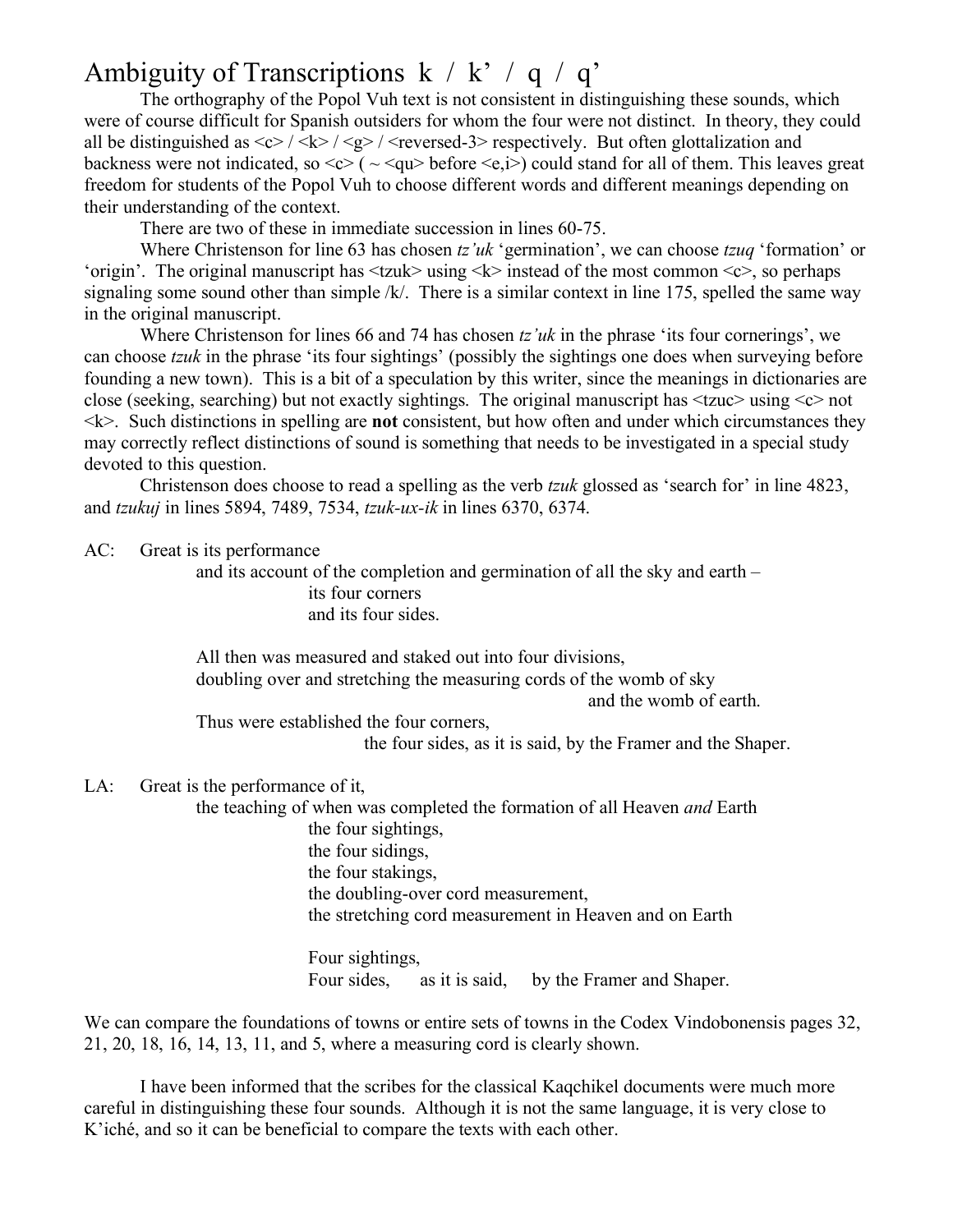# Verb forms in  $-e'$  referring to change-of-state

This type of verb can make distinctions of meaning which are more difficult to make in English. In a passage concerning the creation of rivers and mountains (lines 257-260), there are a large number of verbs with the suffix *–e'* which on positional verbs in Quiché regularly indicates change-ofstate. The meaning is appropriate here, and can be indicated in English translation by 'came to be' or 'came to (Verb)'.

AC: The waterways were divided, their branches coursing among the mountains. Thus the waters were divided, revealing the great mountains.

LA: Then the paths of the waters were divided.

Their branches came to make their way among the mountains.

The waters were separate then.

Then great mountains came to be revealed.

It is the second and fourth lines in the translation just above which have the change-of-state verbs. The word "separate" conveys the meaning of a state, not a passive event, so it is deliberately not rendered "were separated". A translation "were separated" or "were divided" here would be ambiguous between those two meanings. English often cannot easily distinguish such pairs of meanings (passive vs. stative). Quiché does not have that problem. The corresponding word here in Quiché is not a passive, its meaning is simply that of a state, that state resulting from the act of dividing the paths of the waters. (The word "waters" is put in the plural here to give a flavor of religious usage, as in the corresponding chapter Genesis of the Christian Bible where "the spirit moved upon the waters".)

In lines 1502-1505 there is a direct contrast between two forms of the positional verb 'to be lying on one's back', the first containing the suffix *–e* and therefore to be translated as a change of state, 'lie down on one's back' to differentiate it from the second one 'be lying on one's back'.

- AC: Perhaps it would be good then if I went in again lying on my back, he said therefore." Then he went back in again lying on his back.
- LA: Perhaps it would be good if I lay down on my back and went in. So he said this. So then lying on his back he went in.

In line 8338 there is a pairing of *u k'as-e'-ik* with *winaq-ir-ik,* the two of them glossed "its life" and "creation". The first would better be "its coming to life", since a change of state is signaled. The suffixes *-e'*, *-ir* have similar functions, the first occurring on "positionals" (temporary states), the second with nouns and adjectives which are not temporary states.

#### The Recent Past of Quiché Verbs

This uses the prefix *mi-* and is most often to be translated with the English "present perfect", conveying current relevance, instead of with the simple past. In addition to the examples below. This may be relevant also to line 2559.

| $AC:$ Were we not told this?    | line 2431    |
|---------------------------------|--------------|
| LA: Have we not been told this? |              |
| AC: It was successful, O Lords  | lines 2486-7 |

LA: It has been successful, O Lords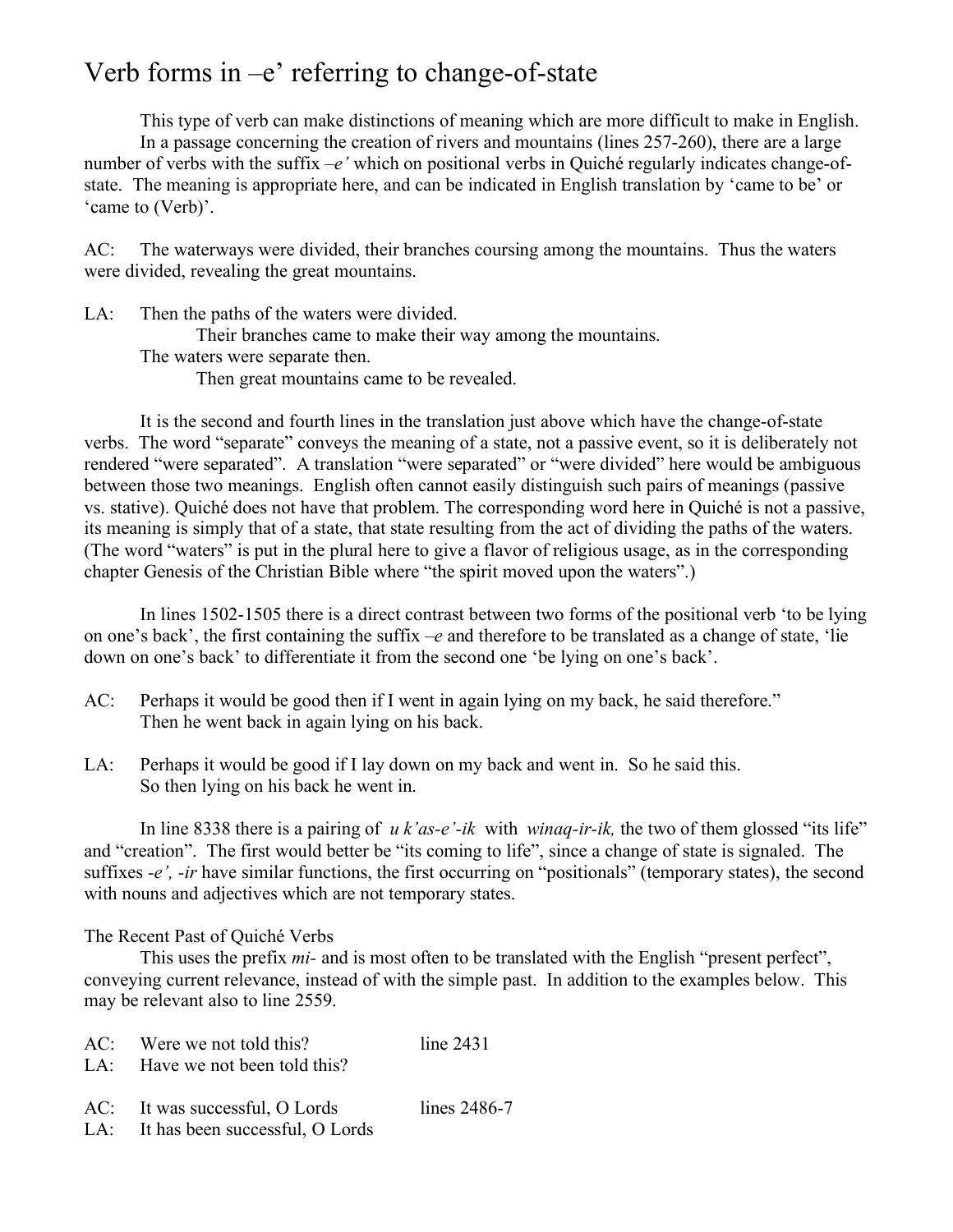### Astronomical interpretations of events and characters in the stories

Bassie (2007 review) credits Christenson with providing the additional evidence that Hunahpu is equated to the Morning Star. This goes beyond having the same name as the day on which Venus first rises in advance of the Sun in the idealized Venus Table of the Dresden Codex, and goes beyond the sentence in the *Popol Vuh* which stated that Hunahpu became the Morning Star.

Bassie (2007 forthcoming book) collects some of the information which can be used to support a claim that the three "Thunderbolts" *Kaqulja Huracan, Ch'ipi Kaqulja, Raxa Kaqulja* are representatives of Saturn, Jupiter, and Mars. This idea has long been mentioned, particularly in connection with the three images adorned in connection with the triple conjunction of Jupiter and Saturn and the crossing of paths with Mars and the Moon at the same time during the famous "2 Kib 14 Mol" event recorded at Palenque.

There are a number of expressions which metaphorically can apply to humans (or gods) and taken in a literal physical sense can apply to planets. Here follows a list of some phrases in which these occur.

This writer has long maintained that the "birth" of gods, when these are taken to have analogs among the planets, are to be equated with the first risings of those planets after periods of invisibility. Stuart (2005) has concluded from the Temple XIX texts at Palenque that a single god can be born more than once, that therefore G-One-prime and G-One are the same entity.

The word translated as the "birth" of Hunahpu is Quiché *–yak-*, which actually means 'to rise'. See Christenson 2003 page 113 note 228. Both of the verbs involved are positionals with the suffix *–e*, therefore convey change-of-state meanings. Here is one place where a more concrete and literal translation can also be understood metaphorically in English, so we can nearly capture both meanings in one translation if we stick to the literal meanings. The "freer" translation excludes one of those meanings.

| Quiché: | $Xa$ utz $ki$ $k$ 'oj-e'-ik                                                  |  | line $1760$     |
|---------|------------------------------------------------------------------------------|--|-----------------|
|         | ki yak-e'-ik puch                                                            |  | line 1761       |
| AC:     | They were good by their nature, and in their birth as well.                  |  |                 |
| LA:     | Their coming into existence was good, as was their rising up $($ / birth).   |  |                 |
| Quiché  | Xa sqaqi'n chik mawi k-e-yak-e'-ik                                           |  | line 2521       |
| AC:     | it wasn't long now before the birth of Hunahpu and Xbalanque.                |  |                 |
| LA:     | it was now not long until they would rise up.                                |  |                 |
| Quiché  | Libaj chi x-e-yak-e'-ik,                                                     |  | line $2676$     |
|         | E kaib chi k-al-ax-ik<br>Junajpu, Xbalanke ki bi'.                           |  | lines 2677-2679 |
|         | Pa juyub x-e-yak-e' wi                                                       |  | line $2680$     |
| AC:     | these two arose suddenly. Hunahpu and Xbalanque were their names.            |  |                 |
|         | They arose in the mountains,                                                 |  |                 |
| LA:     | Suddenly the two arose, they were born, those called Hunahpu and Xbalanque." |  |                 |
|         | It was in the mountains where they arose,                                    |  |                 |
| Quiché  | $k$ -oj-yaka-taj-ik                                                          |  | line 5880       |

AC, LA: We must rise up.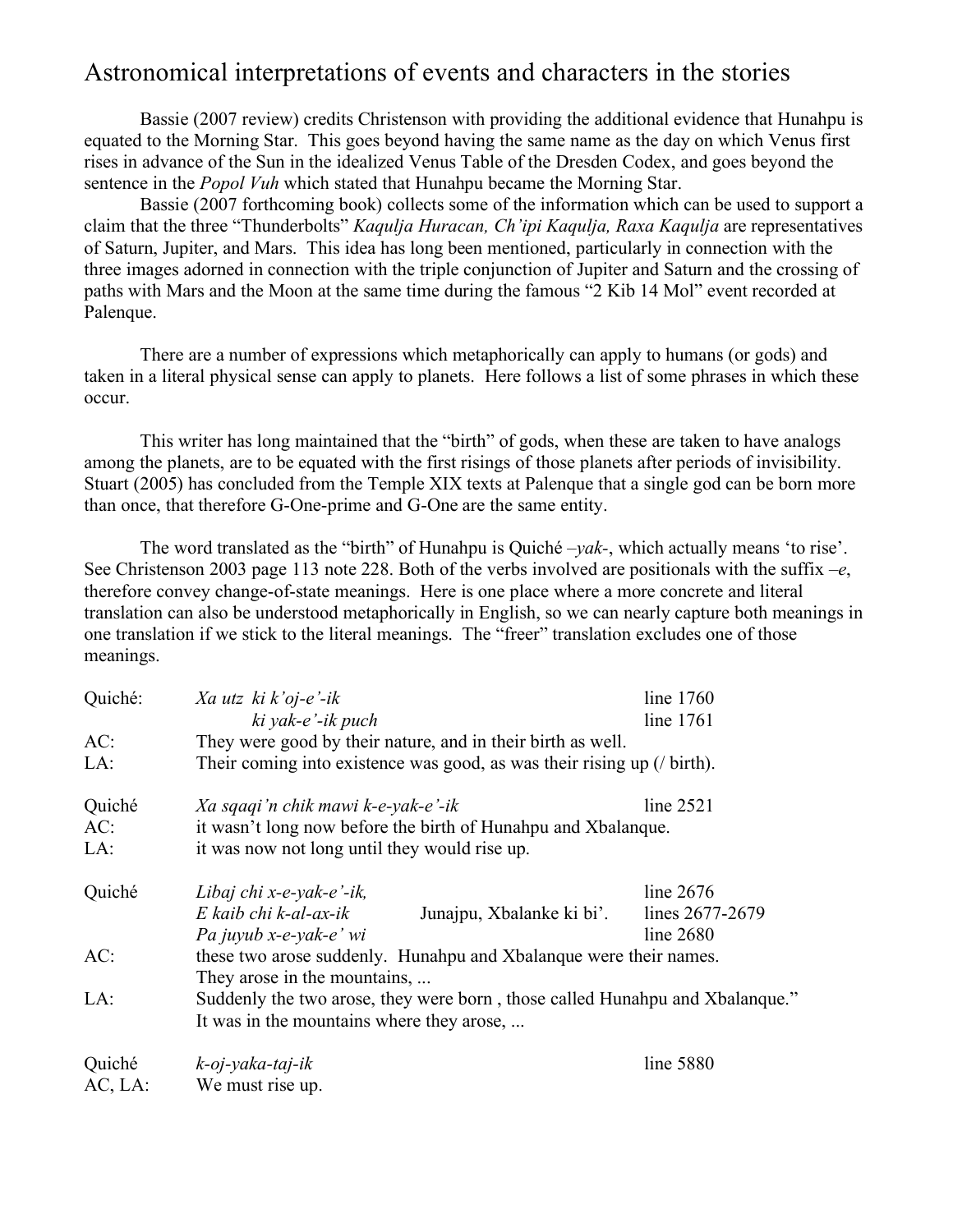In the next example, we have verbs both for rising and for falling.

|     | Quiché $X$ -e-k'is yaka-taj ulog k-onojel | line 2500                        |
|-----|-------------------------------------------|----------------------------------|
|     | $X$ -e-chiq-e ch-u-wi'                    | line $2501$ (-e change-of-state) |
|     | Are' k'ut e chiqich-oj wi kan-oq          | line 2504                        |
| AC: | They all rose up to lean over it          |                                  |
|     | while they were bent over                 |                                  |

LA: They all finished rising up *and then* fell down on it. ... So here is where they were fallen, to remain so. (...where they remained fallen.)

When the true people were about to be conceived, there are two occurrences of a verb meaning "to appear", from a root with the suffix  $-e'$  so 'came to be visible" (lines 4832, 4837)

| q'al-aj         | 'visible'                                               |
|-----------------|---------------------------------------------------------|
| $x$ -q'al-e'-ik | 'came to be visible' / 'appeared' (Provider, Sustainer, |
|                 | True Child of Woman, True Son of Man)                   |
| $x-q'$ al-e'    | 'came to be visible' / 'appeared' (humanity)            |

| Quiché | Chi ew-al taj k-oj-i-ya' wi | line $5882$ |
|--------|-----------------------------|-------------|
| AC:    | Place us in hiding          |             |
| LA:    | Put us where we are hidden. |             |

An etymology of Morning Star seems evident in the classical Quiché name *Ik'ow-q'ij* which appears to be an incompletive in \*-(o)w of the root *ik',* the whole glossed as 'passes the Sun' or the like. This verb form does not occur in the PLFM Quiché dictionary, but it does in the PLFM Kaqchikel p.88: *ik'owel* 'peregrino, aventurero', *ik'owinïk* 'pasar' (vida; a otra persona en altura), *ik'owsanik* 'pasar, atravesar'. For line 900, AC glosses *ik'owen* as 'transcendence'. Lines 1081, 1195, possibly 1542, have *x-e-'ik'ow-ik* 'passed by'. Line 1325 has *k-e-'ek'ow-ik* '(3 days) passed'. (Edmonson lists *iq'ov-* 'exceed, surpass')

| Quiché | K-ila-wach-in ri Ik'og'ij Nima Ch'umil.                                    | lines 5320-5321 |  |
|--------|----------------------------------------------------------------------------|-----------------|--|
| AC:    | They watched closely for the Morning Star, the Great Star that             |                 |  |
| LA:    | They watched closely for the Great Star (named) Precedes-the-Sun           |                 |  |
|        | (compare line 5819 $x-e^{-t}$ <i>ik'ow wi uloq</i> passed through hither') |                 |  |
| Quiché | r-il-ik ri Nima Ch'umil, Ik'oq'ij u bi'                                    | lines 5704-5705 |  |
| AC:    | looking for the Great Star, called Icoquih                                 |                 |  |
|        |                                                                            |                 |  |
| Quiché | r-el-ik ul-oq Nima Ch'umil, Ik'oq'ij u bi'                                 | lines 5957-5959 |  |
| AC:    | the coming forth of the Great Star, named Icoquih                          |                 |  |
| Quiché | chi-k-il ri ch'umil, r-etal q'ij                                           | lines 5767-5768 |  |
| AC:    | they looked for the star <i>which</i> was the sign of the Sun              |                 |  |
|        |                                                                            |                 |  |
| Quiché | chi-k-ila-wach-ij r-el-ik ula ch'umil                                      | line 5810       |  |
| AC:    | They would look for the first appearance of that star                      |                 |  |
|        | first before the face of the Sun when it is born].                         |                 |  |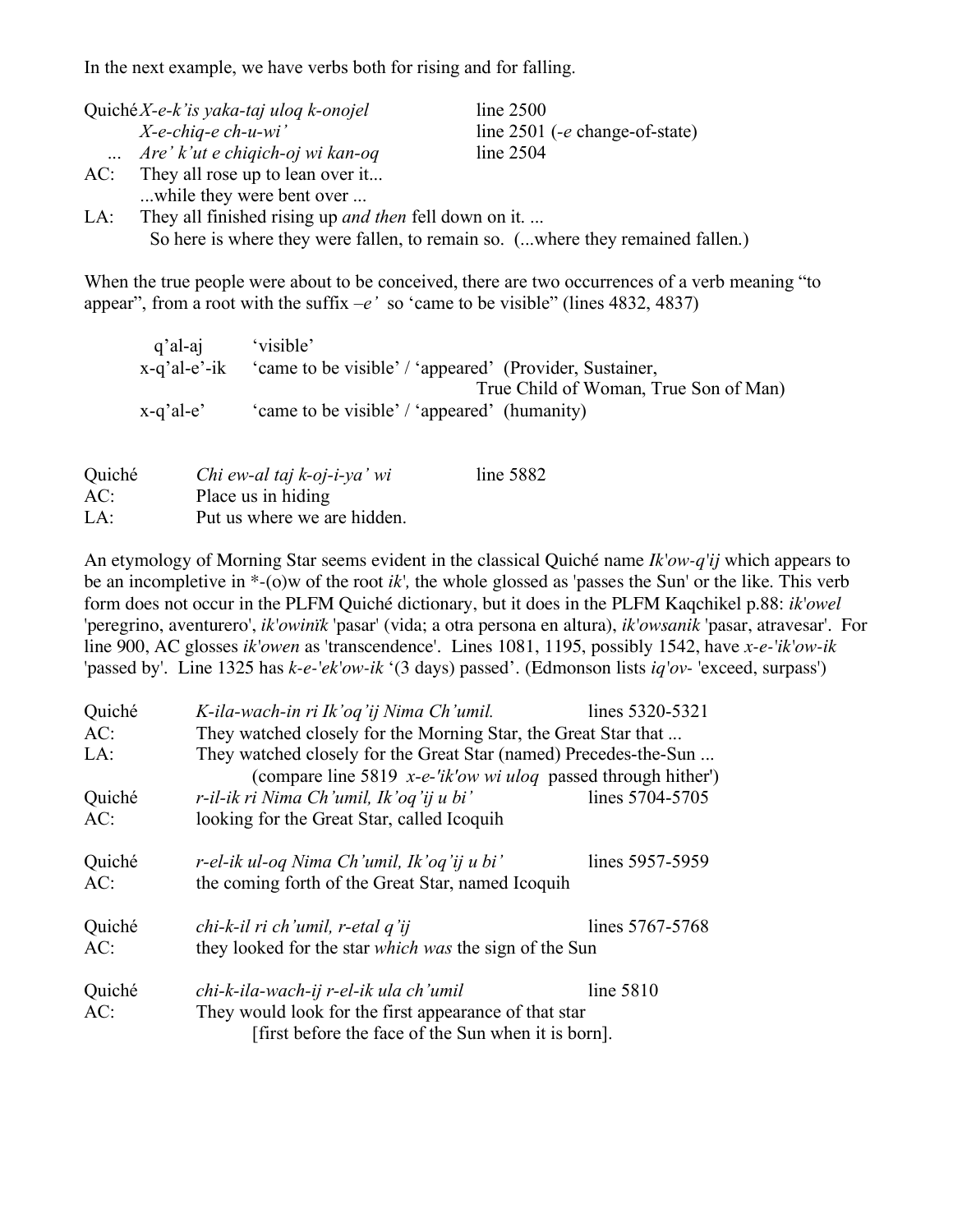A verb *x-e-'aq'an* quite different from *q'al-aj* 'to be visible' is used for the twins going up to become the Sun and Moon (lines 4808, 4811), but this appears to be a directional verb like 'ascend' rather than a verb of change of state.

| Quiché<br>AC: | Ta x-e-'aq'an k'u loq<br>Then they rose up therefore hither | line 4808 |
|---------------|-------------------------------------------------------------|-----------|
| Quiché<br>AC: | X-e-'aq'an chi kaj<br>They rose up to sky                   | line 4811 |

The same root is used as the directional "upward" in line 6129 "ascended upward".

| Quiché | Xa k'u x-ka'oj aq'an-oq ri q'ij        | line $6129$ |
|--------|----------------------------------------|-------------|
| AC:    | Only therefore ascended upward the sun |             |

Just preceding those is

| Quiché | Chi kaj x-e-k'oj-e' wi                                            |
|--------|-------------------------------------------------------------------|
| AC:    | In sky they were.                                                 |
| LA:    | "In the sky" or "In Heaven was where they came to live (/dwell)". |

When the hero twins finally decide to sacrifice themselves (having prepared a means for their rebirth), they join arms and jump into the fire (lines 4343-4346). The motif of entering the fire occurs among the mythologies of different peoples in contexts where an ancient meaning may well have been that a planet has entered into conjunction with the Sun. There is some tendency for Maya inscriptions to record the Tzolk'in day *9 Wind* when Venus and Mercury together went through conjunction with the Sun, which this author has been researching for several years. Christenson (2003 p.) gives this passage as "Then they turned to face one another, spread out their arms and together they went into the pit oven. Thus both of them died there."

Where in lines 2206-2209 it is said that One Hunahpu and Seven Hunahpu went out into the presence of One Death and Seven Death, that could refer to planets coming near to conjunction with the Sun.

The name "1 Death" in the underworld may be a name for the Sun, based on parallels from other Mesoamerican sources. In Codex Zouche-Nuttall p.73 lower right, the Sun God is named "1 Death". In Codex Vindobonensis p.23, the Sun God (a figure in a solar circle) is rising above "1 flower" (= 1 Ajaw, so Venus) in a year 13 Rabbit, which just precedes the year 1 Reed, base of the cyclic year count until the Aztecs changed it to 2 Reed, I gather).

So planets falling into the Sun may at some time have been an astronomical reference, of 1 Hunahpu and 7 Hunahpu going to visit 1 Death and 7 Death. There needs to be a special study of these dayname pairs (1 x, 7 x). A name "7 Macaw" was perhaps once the same as "7 Ajaw". Terry Kaufman has noted that in the Mixtec dayname sequence the 20th day is Macaw, and that in K'ichee7an languages the 20th day-name is roughly (juun) aj-puu(b') "(one) blowgunn-er". That would mean that Hunahpu shooting 7 Macaw may have arisen from a drama between 7 Ajaw and 1 Ajaw. In lines 899-900, where 7 Macaw wants to be great and "transcendant", that is like wanting to be Venus instead of what he is. So did 7 Macaw perhaps refer to Mercury in some predecessor of the current form of the story?

There is a reference in lines 2371-2372 to the "maiden" (the Moon) arriving at her home when six moons had passed. The interval  $(6 \times 29.530588 = 177.18353$  days) is close to the distance between lunar nodes (173.31 days) near which eclipses can occur. Intervals of 177 and 178 and 148 (5 moons) occur many times in the Dresden Eclipse Table. So there might be some relic of an ancient astronomical reference here.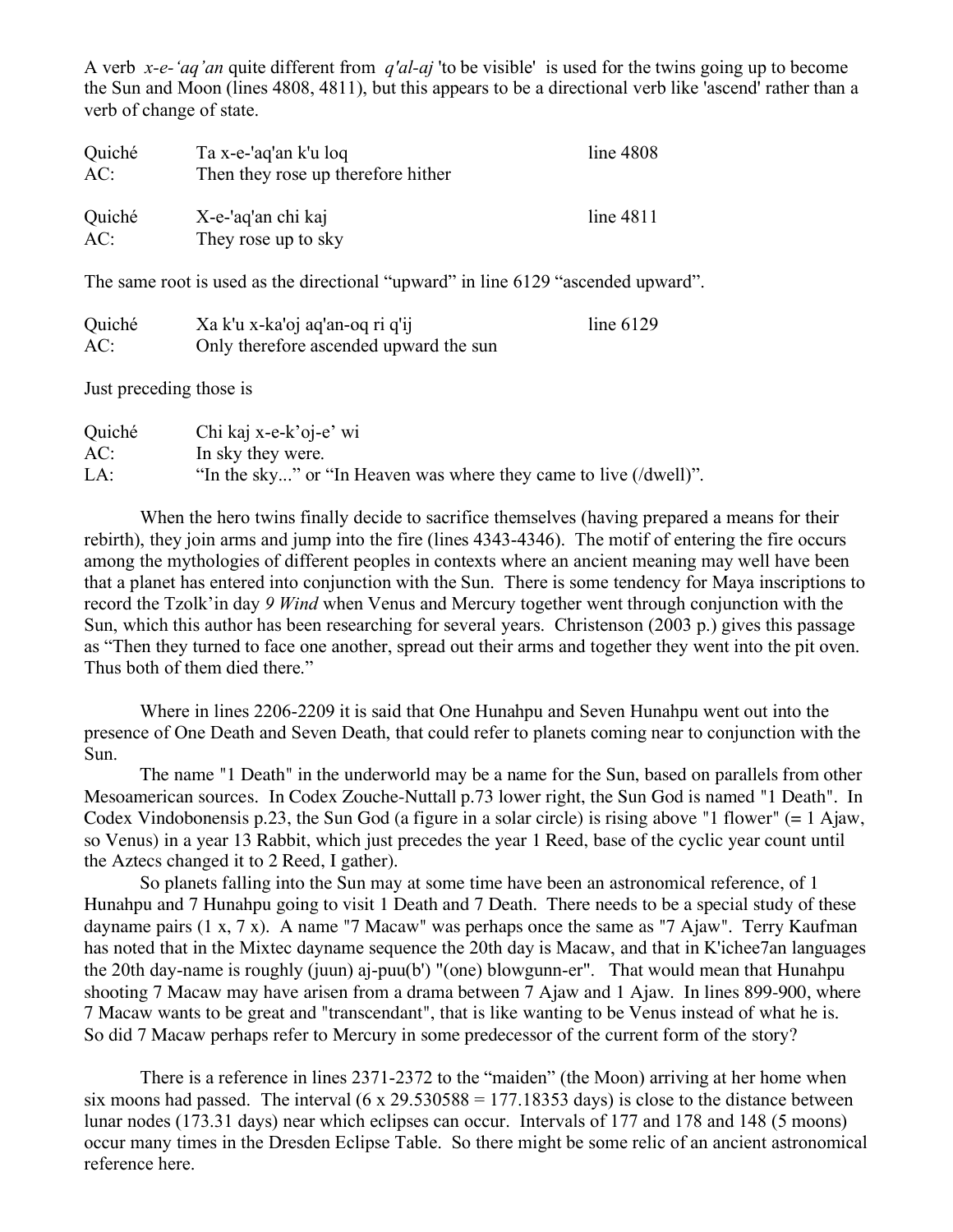QuichéAre' k'ut k-e-q'aq'-al ri Jun Batz', Jun Chowen lines 2564-2565 AC: "Now One Batz and One Chouen gloried in these things..." LA: "So One Batz' and One Chouen were bright ..." The word *q'aq'-al* literally means "inflames" (Christenson 2003 page 136 note 303) and also has a meaning 'shooting star' (dictionaries), both of which may be relevant.

| Quiché<br>AC: | $E$ u ch'um-il-al kaj x-e-'ux-ik.<br>They became a constellation of the sky.             | line? (of the 400 brothers) |
|---------------|------------------------------------------------------------------------------------------|-----------------------------|
| Quiché<br>AC: | Oj taj x-k-oj-il-ow-ik r-al-axik q'ij<br>Would that we could behold the birth of the Sun | line 5984                   |
| Quiché<br>AC: | $r$ -al-ax-ik q'ij<br>the birth of the Sun                                               | line $6083$                 |
| Quiché<br>AC: | ta x-el ul-o q'ij<br>when the Sun came forth                                             | line $6084$ (and $6092$ )   |

### Vocabulary mis-matches

A number of small studies can be useful in alerting us to differences in the range of meanings covered by particular vocabulary items. This reinforces the well-known fact that one cannot translate meanings if required always to use the same lexical item to have a one-to-one match between languages. That would be glossing, not translation. The following is approximate, but gives an idea

|         |               |                                                        | (of inanimates)<br>(or abstract, general) | (of animates)    | (of animates)     |
|---------|---------------|--------------------------------------------------------|-------------------------------------------|------------------|-------------------|
| Quiché  | $ux -$        | $k'$ o                                                 | $k'oj(-e-)$                               | $k'$ oj(-e-)     | $k'$ oj $(e-)$    |
| English | come<br>to be | be, exist<br>there is<br>there are<br>have $(+$ poss.) | be, stay,<br>remain                       | live,<br>dwell   | live,<br>be alive |
| German  |               | existieren                                             | sein,<br>bleiben                          | wohnen           | leben             |
| Spanish |               | exister                                                | estar<br>?quedarse                        | morar<br>habitar | vivir             |

For suggestions of a difference between *k'o* and *k'oj-e-* see especially lines 1221 vs. 1223, and 1405, 1432, 1459, 1461, 1611, 1623, 1624, 1686. But compare line 1355. For a transitive *u-koj* 'to place (something somewhere)', conceivably related, see lines 1318, 1404, 1410.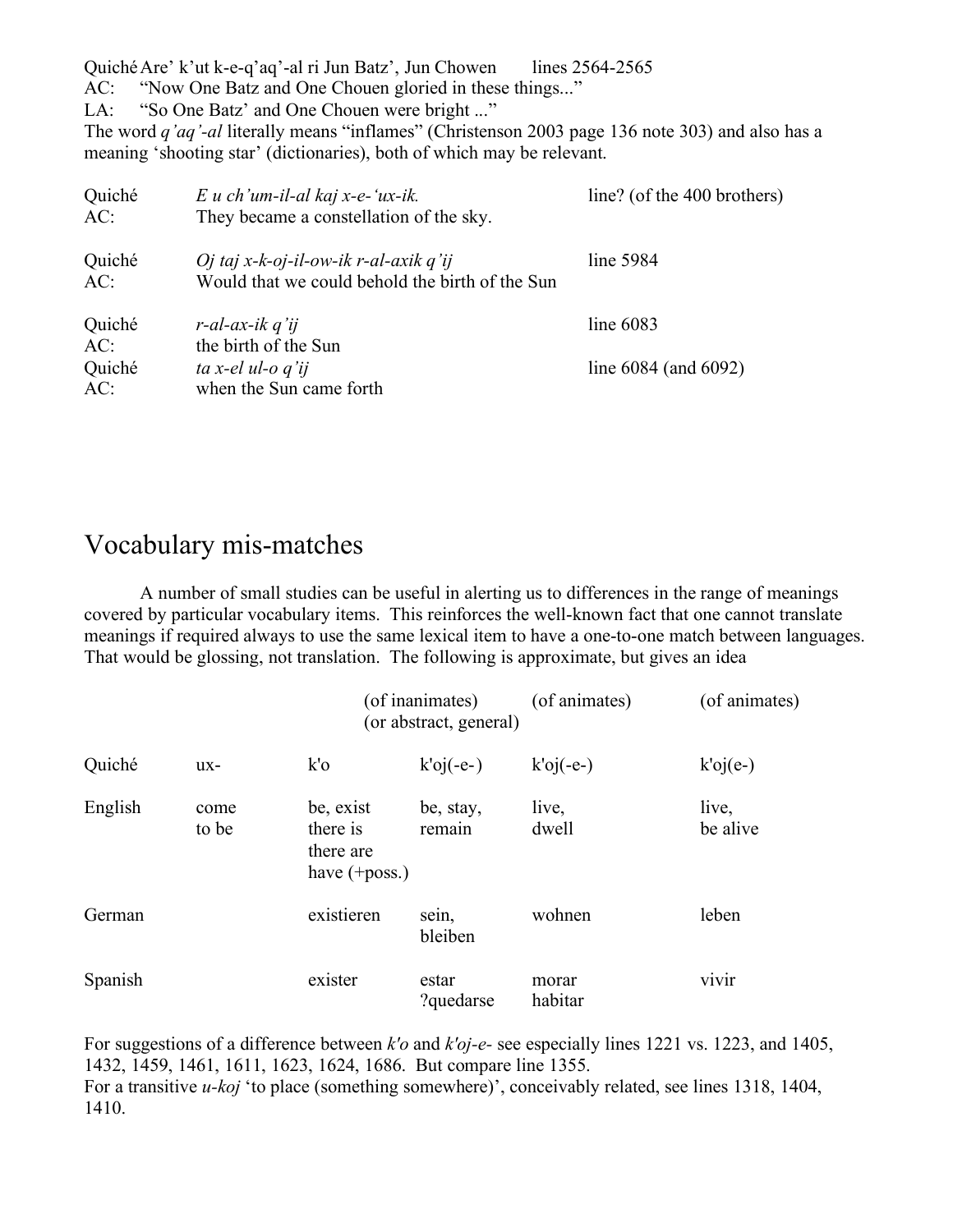### Directionals

The system of Directionals (subordinate verbs making the directional sense more precise) are laid out for modern Quiché in the PLFM Gramática K'ichee'. The last column below contains those meanings which are suggested here as commonly meaningful translations.

| uloq    | para aca     | ul-'come'                  | to us/them, up, out ( $\neq$ hither) |
|---------|--------------|----------------------------|--------------------------------------|
| ula     |              |                            | off, out, from there, away, far away |
| b'ik    | para allá    | $b'i$ - 'go'               | there ( $\neq$ thither)              |
| pe      | para aca     | pe- 'come (from?)'         |                                      |
| okoq    | para adentro | ok-'enter'                 | 1n                                   |
| apanoq  | para afuera  | apon-'go out'              | out, out there (? away ?)            |
| aq'anoq | para arriba  | aq'an- 'go up'             | up                                   |
| qajoq   | para abajo   | qaj-'descend'              | down                                 |
| kan     | quedar       | kanaj 'remain in position' |                                      |

At least several of these occur also in the classical Quiché of the Popol Vuh. Literal renderings of their meanings as given in the grammars seem often to not make sense. The variations for *uloq* are especially interesting, relating to emergence and coming-to-be-visible or relevant. It is rarely well translated as 'hither' < 'come, arrive' but rather good translations depend very much on context. The meaning of *ub'ik* seems to be more 'there' than 'thither' (and especially it seems not to be 'away', so there is probably a need to change the translation for line 1546?). The meanings of *ula* seem to be 'off', 'out', 'from there', 'away', or 'far away'. Here is a collection of examples up to line 1720:

| line $#$    | AC gloss                 | AC translation            | LA translation                |
|-------------|--------------------------|---------------------------|-------------------------------|
| $624$ uloq  | Finish it hither         | Bring it to a conclusion  | Finish it for us              |
| $773$ uloq  | [chase] us out hither    | You chased us away.       | chased us out here            |
| $774$ uloq  | threw us hither          | You threw us out.         | threw us out here             |
| $811$ uloq  | thrown off               | thrown off                | threw them off                |
| $813$ uloq  | "not supported hither"   | would not support them    | defeated $[+?]$               |
| $872$ uloq  | go out hither            | go forth from my throne   | come out [visible]            |
| $1254$ uloq | call hither              | call                      | call $up$ to us               |
| $1270$ uloq | said hither              | called                    | said to them                  |
| $1275$ uloq | called hither            | called up                 | called up / called out ?      |
| $1276$ uloq | called hither            |                           | called up / called out ?      |
| $1291$ ulow | sheltered not hither     | sheltered                 | having attained (?) shelter   |
| $1293$ uloq | dragged hither           | dragged over              | dragged to (the hole)         |
| $1338$ uloq | hears hither             | heard this down there     | was able to hear it           |
|             |                          |                           | down there                    |
|             |                          |                           | (the sound reached him)       |
| $1352$ uloq | gathered hither          | gathered together         | gathered <i>together</i> here |
| $1353$ uloq | assembled hither         | assembled here            | assembled here                |
| $1359$ uloq | cut off hair             | cut the hair off to give  | cut off his hair              |
| $1360$ uloq | gnaws off                | gnawed off his nails      | gnawed off his nails          |
| $1495$ uloq | went out from there      | came back out             | came back out from there      |
| $1507$ uloq | his knees showing hither | his knees showed outside. | his knees showed outside      |

In line 813, I do not understand why *uloq* occurs.

In lines 1352-3, the *uloq* seems not to be disambiguated by context, either 'together' or 'here'.